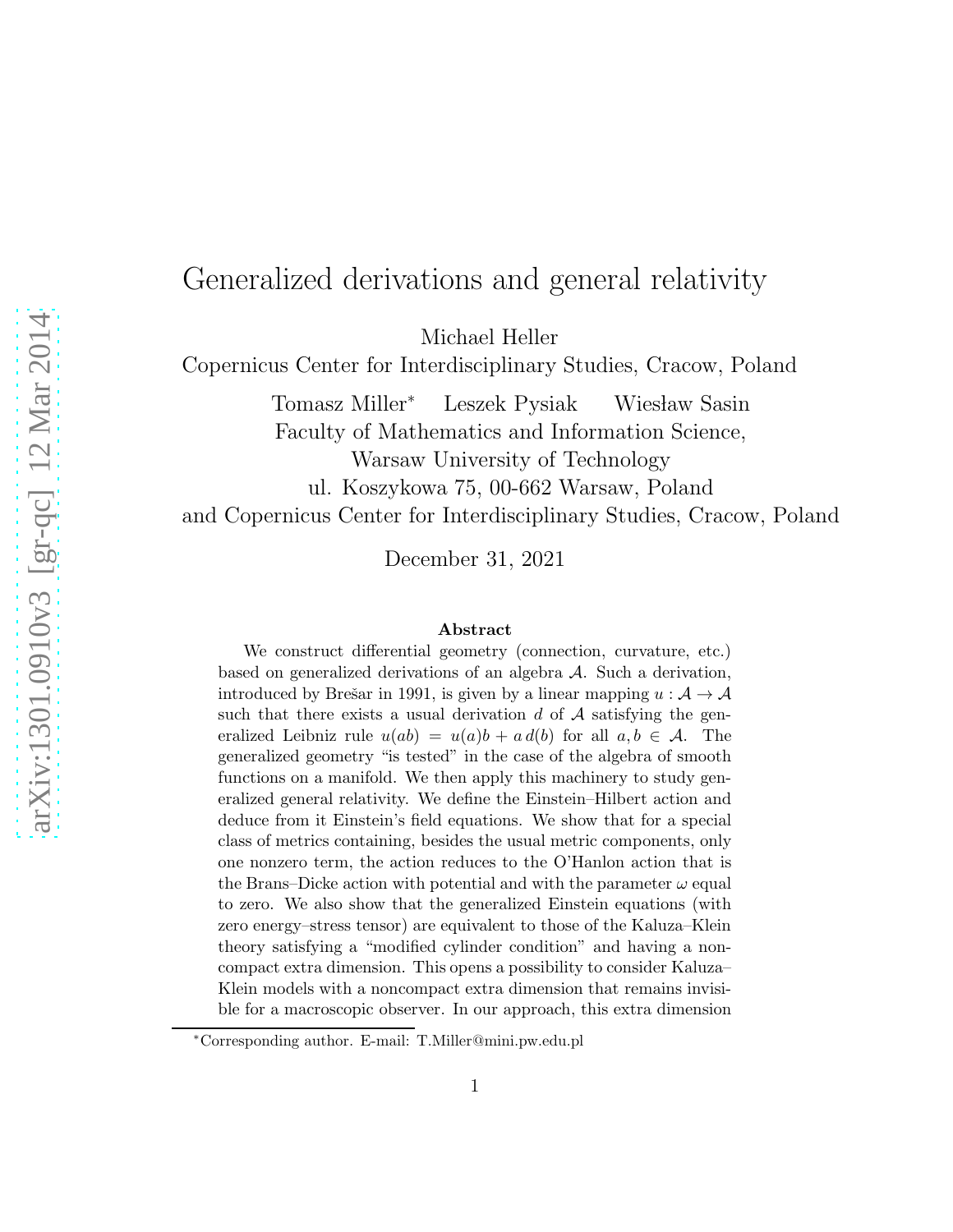is not an additional physical space–time dimension but appears because of the generalization of the derivation concept.

PACS Nos.: 02.40.-k, 04.50.-h, 04.50.Cd

### 1 Introduction

In the present paper we investigate differential geometry based on generalized derivations introduced in 1991 by Brešar  $[1]$ . He originally used them in his algebraic research concerning a certain generalization of Posner's theorem [\[2\]](#page-18-1). Systematic studies of algebraic properties of generalized derivations were initiated in 1998 by Hvala [\[3\]](#page-18-2). Since then, generalized derivations have been thoroughly studied by numerous researchers [\[4,](#page-18-3) [5,](#page-18-4) [6\]](#page-18-5) and the concept itself was further developed to encompass e.g. higher order derivations [\[7\]](#page-18-6) and nonassociative settings [\[8\]](#page-18-7). For a brief summary and further references, see Ashraf et al. [\[9\]](#page-18-8). However, as far as we know the geometric content of this notion has not yet been investigated. The aim of the present paper is to develop elements of differential geometry based on the concept of generalized derivations and to see how this geometry works in the context of general relativity theory.

After briefly presenting the generalization itself (section [2\)](#page-2-0), we construct basic notions of differential geometry based on this generalization (section [3\)](#page-4-0), and apply them to the case of algebra of smooth functions on a lorentzian manifold (section [4\)](#page-5-0). Because the general case leads to rather involved calculations, we specify to the case of a simplified metric with only one additional nonzero term (section [5\)](#page-7-0). We apply the generalized geometry to formulate a generalized theory of relativity (section [6\)](#page-9-0). We start with a natural choice of the Einstein–Hilbert action and deduce from it the generalized Einstein equations. They involve no free parameters. A term modeling the space– time dependence on the gravitational "constant" G leads to similar effects as the ones in Brans–Dicke theory [\[10\]](#page-18-9). In fact, we show that for a special class of metrics discussed in section [5,](#page-7-0) the action reduces to the O'Hanlon action [\[11\]](#page-18-10), that is the Brans–Dicke action with potential and with the Brans–Dicke parameter  $\omega$  equal to zero.

Even at first glance, the generalized derivation-based approach to general relativity seems to resemble the idea standing behind Kaluza–Klein– type theories. We show (section [7\)](#page-13-0) that indeed this observation is correct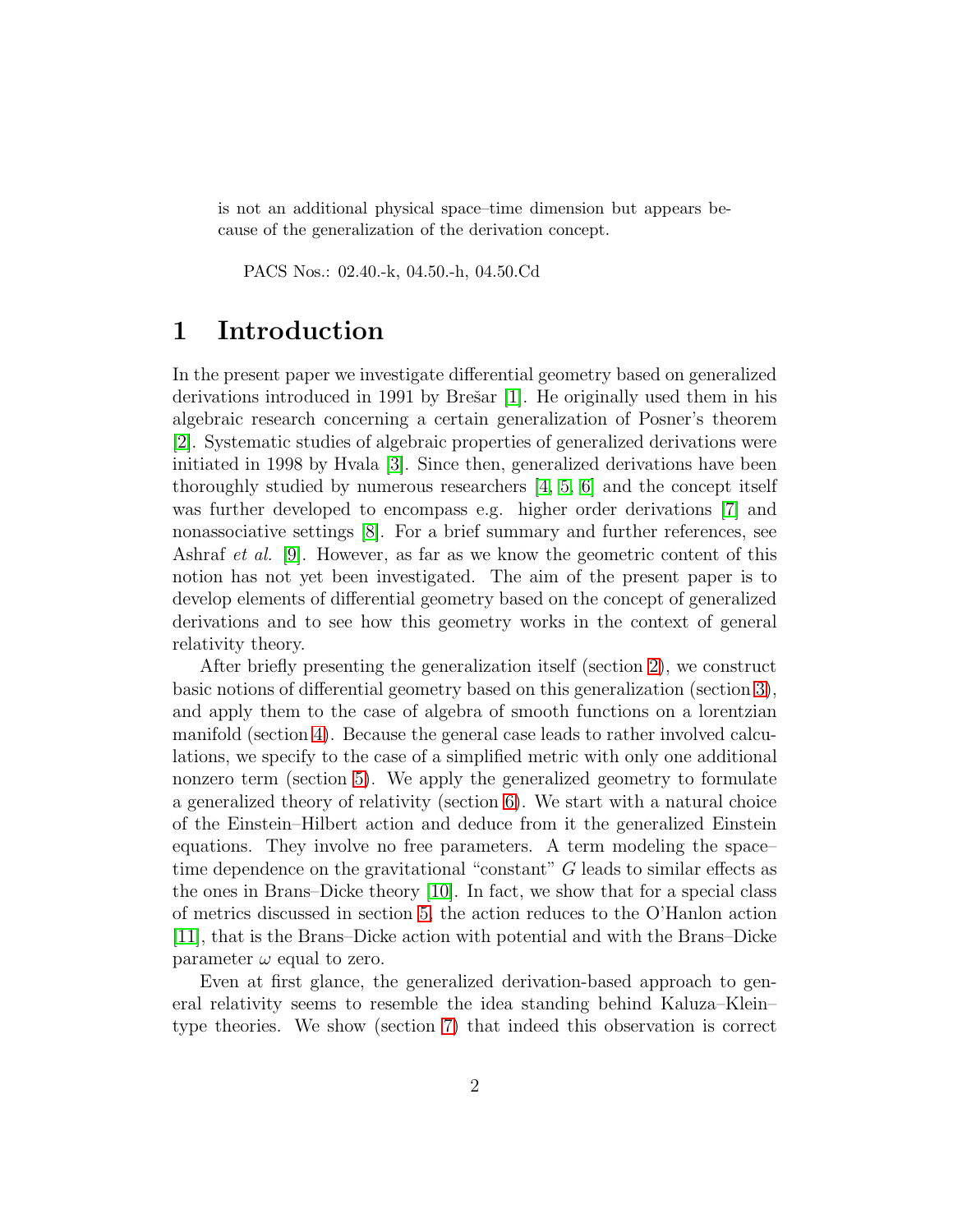and the generalized Einstein equations (with zero energy–stress tensor) can be equivalently obtained from a Kaluza–Klein theory involving a modified version of the "cylinder condition". However, unlike in standard gravity theories with extra dimensions, this equivalent Kaluza–Klein theory features a noncompact extra dimension. The generalized general theory of relativity may thus serve as an alternative formulation of a Kaluza–Klein theory with a single noncompact extra dimension that is not associated with any extra space–time dimension. This effectively avoids the conundrum: why is this extra dimension not physically observed?

Let us finally mention that there exist many generalizations of standard geometry, of which the most renowned is the one developed by Connes and his collaborators (see for instance the monographs [\[12,](#page-18-11) [13,](#page-18-12) [14\]](#page-18-13)). The present work can be situated in the stream of derivation-based approaches developed by Dubois-Violette [\[15,](#page-18-14) [16,](#page-19-0) [17\]](#page-19-1).

### <span id="page-2-0"></span>2 Generalized derivations

Throughout this section,  $\mathcal A$  denotes an (abstract) associative algebra over  $\mathbb{K} = \mathbb{R}$  or  $\mathbb{C}$ . The algebra A can in general be nonunital and noncommutative.  $\mathcal{Z}(\mathcal{A})$  denotes the center of the algebra  $\mathcal{A}$ .

To begin with, let us recall that a linear mapping  $d : A \rightarrow A$  is called a *derivation* if it satisfies the Leibniz rule:  $d(ab) = d(a)b + ad(b)$  for all  $a, b \in \mathcal{A}$ . The set of all derivations of  $\mathcal A$  is denoted  $\mathrm{Der}(\mathcal A)$ .

Derivations have the following four properties, indispensable for the derivation-based approach to differential geometry

- (i)  $\forall d_1, d_2 \in \text{Der}(\mathcal{A}) \ \forall \lambda_1, \lambda_2 \in \mathbb{K} \quad \lambda_1 d_1 + \lambda_2 d_2 \in \text{Der}(\mathcal{A}),$
- (ii)  $\forall d_1, d_2 \in \text{Der}(\mathcal{A}) \quad [d_1, d_2] \in \text{Der}(\mathcal{A}),$
- (iii)  $\forall d \in \text{Der}(\mathcal{A}) \ \forall f \in \mathcal{Z}(\mathcal{A}) \ \ fd \in \text{Der}(\mathcal{A}),$
- (iv)  $\forall d \in \text{Der}(\mathcal{A}) \ \forall f \in \mathcal{Z}(\mathcal{A}) \ d(f) \in \mathcal{Z}(\mathcal{A}).$

By  $(i, ii)$  Der $(\mathcal{A})$  possesses the Lie algebra structure. By  $(i, iii)$ , it is also a  $\mathcal{Z}(\mathcal{A})$ -module. Finally, (iv) states that derivations leave the center of  $\mathcal{A}$ invariant.

By *inner derivation* induced by  $a \in \mathcal{A}$  we mean a derivation  $\text{ad}_a(b) =$  $[a, b] = ab - ba$  for any  $b \in \mathcal{A}$ . The set of all inner derivations is denoted  $\text{Inn}(\mathcal{A})$ .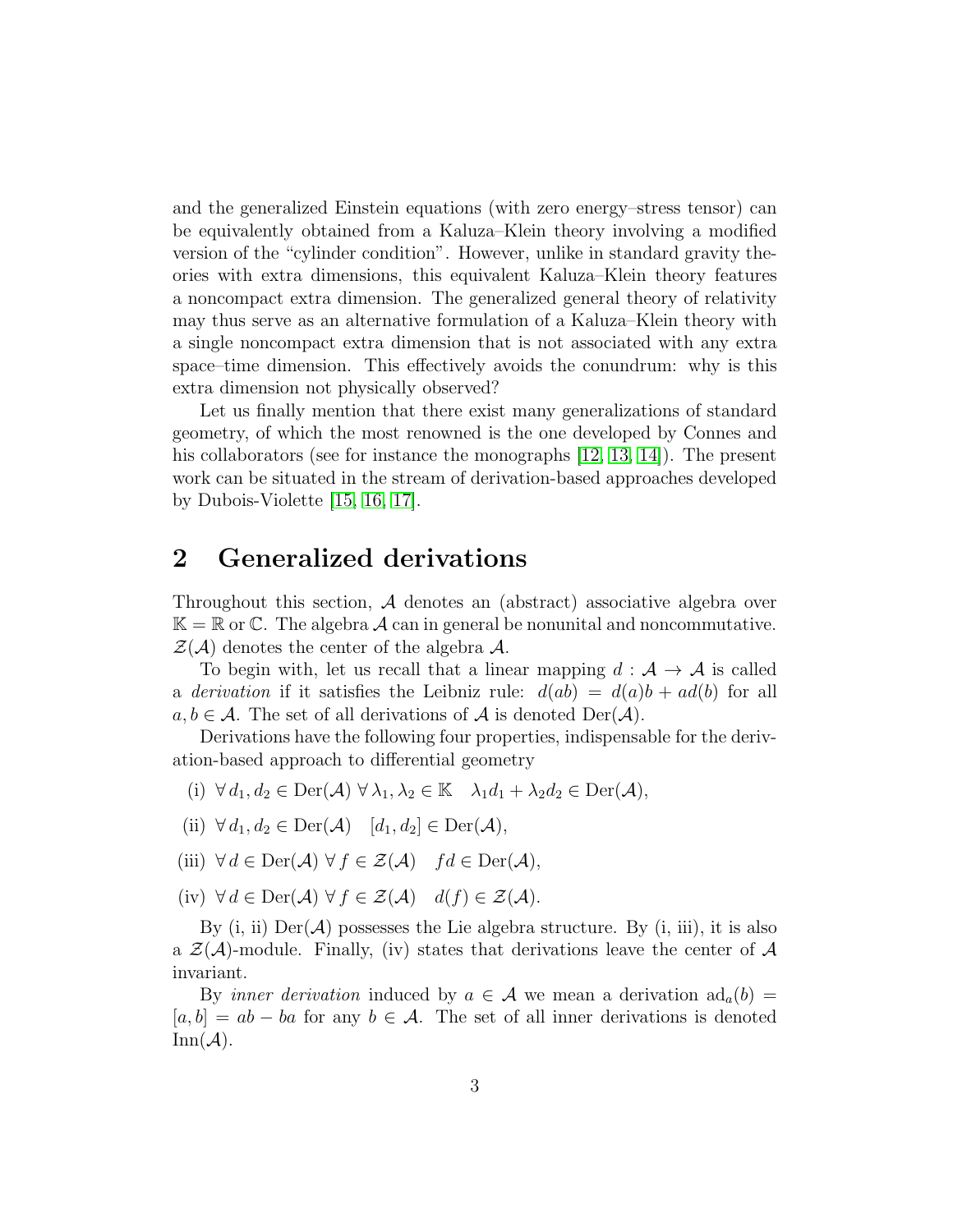In their 1991 paper 1, Bresar considered what was called a *generalized inner derivation*, that is a map  $I_{a,b}$ :  $A \rightarrow A$  given by

$$
\forall x \in \mathcal{A} \quad I_{a,b}(x) = ax + xb.
$$

Of course,  $ad_a = I_{a,-a}$ . One can also easily notice that  $I_{a,b}$  satisfies

$$
I_{a,b}(xy) = I_{a,b}(x)y + x \operatorname{ad}_{-b}(y)
$$

for all  $x, y \in \mathcal{A}$ . This fact motivated Brešar to formulate the following definition.

A linear mapping  $u : \mathcal{A} \to \mathcal{A}$  is called a *generalized derivation* if there exists  $d \in \text{Der}(\mathcal{A})$  such that the *generalized Leibniz rule* 

<span id="page-3-0"></span>
$$
u(ab) = u(a)b + a d(b)
$$
\n<sup>(1)</sup>

holds for all  $a, b \in \mathcal{A}$ . Derivation d in the preceding definition is called associated with u. If such a derivation is unique, it is written as  $d_u$ .

The set of all generalized derivations of  $A$  is denoted  $\text{GDer}(A)$ .

The concept of generalized derivation covers the notion of a derivation and that of a *left multiplier*, that is, a linear map  $\mathcal{L}: \mathcal{A} \to \mathcal{A}$  satisfying  $\mathcal{L}(ab) = \mathcal{L}(a)b$  for all  $a, b \in \mathcal{A}$ . In fact, one can show that any  $u \in \text{GDer}(\mathcal{A})$ is a sum of a left multiplier and a derivation associated with  $u$ . If this decomposition is unique, the left multiplier  $\mathcal{L}_u = u - d_u$  will also be called associated with u.

Simple examples of left multipliers include the maps  $l_a$  defined as  $l_a(b)$  = ab for any  $b \in \mathcal{A}$ . Left multipliers of this form we shall call *inner*. Another important example of a left multiplier is the identity map  $id_A$ . For algebras without left unity,  $\mathrm{id}_A$  is not inner.

One can easily prove that generalized derivations satisfy (i–iii). However, in the case of some algebras (iv) does not hold for all generalized derivations. For our later geometrical applications it is important to single out those elements of  $GDer(A)$  for which (iv) holds.

By CGDer( $A$ ) we shall denote the set of generalized derivations of  $A$  that leave  $\mathcal{Z}(\mathcal{A})$  invariant. One can easily check that this set satisfies all properties (i–iv) and is a proper superset of  $Der(\mathcal{A})$ , because  $id_{\mathcal{A}} \in CGDer(\mathcal{A})\backslash Der(\mathcal{A})$ .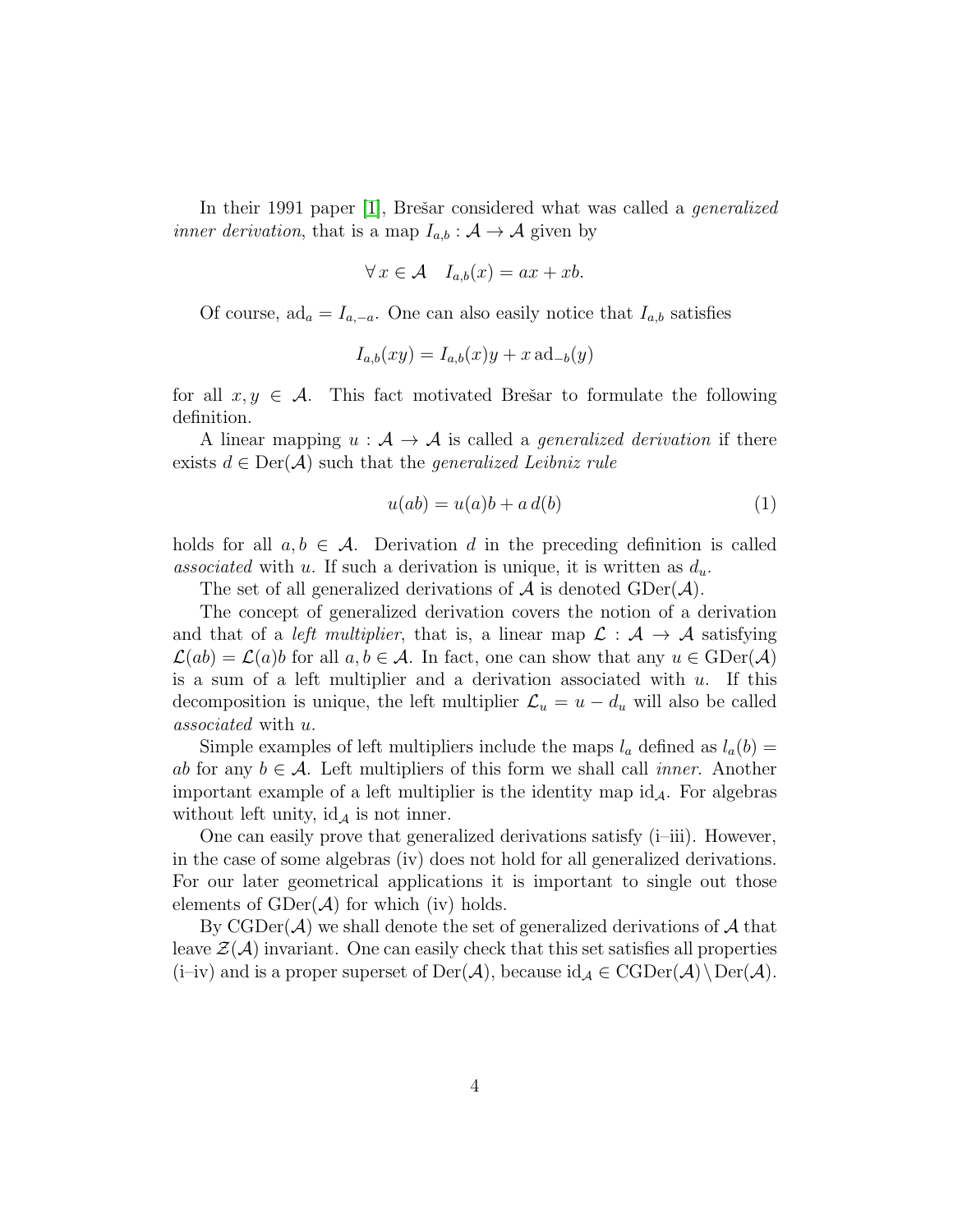### <span id="page-4-0"></span>3 Generalized derivation-based differential geometry

In this section we construct elements of differential geometry based on generalized derivations; we adopt the method analogous to what is done in similar situations [\[18,](#page-19-2) [19,](#page-19-3) [20\]](#page-19-4). The interested reader is referred also to works by Dubois-Violette [\[15,](#page-18-14) [16,](#page-19-0) [17\]](#page-19-1).

For the sake of readability, let us denote the  $\mathcal{Z}(\mathcal{A})$ -module  $\mathrm{CGDer}(\mathcal{A})$ simply by V. Then  $V^* \equiv \text{Hom}_{\mathcal{Z}(\mathcal{A})}(V, \mathcal{Z}(\mathcal{A}))$  is its dual  $\mathcal{Z}(\mathcal{A})$ -module.

Let  $\mathcal{G}: V \times V \to \mathcal{Z}(\mathcal{A})$  be a symmetric,  $\mathcal{Z}(\mathcal{A})$ -bilinear map called *metric*. We will also assume that G is nondegenerate, that is, that the map  $\Phi_{\mathcal{G}}: V \to$  $V^*$  given by

$$
\Phi_{\mathcal{G}}(u)(v) = \mathcal{G}(u, v)
$$

is an isomorphism of  $\mathcal{Z}(\mathcal{A})$ -modules.

We are now ready to define the *preconnection*  $\nabla^* : V \times V \to V^*$  by using the Koszul formula [\[19\]](#page-19-3)

$$
\begin{aligned} \left(\nabla_u^* v\right)(w) &= \frac{1}{2} \left[ u\left(\mathcal{G}(v, w)\right) + v\left(\mathcal{G}(u, w)\right) - w\left(\mathcal{G}(u, v)\right) \right. \\ &\quad \left. + \mathcal{G}(w, [u, v]) + \mathcal{G}(v, [w, u]) - \mathcal{G}(u, [v, w]) \right] \end{aligned}
$$

and then the Levi-Civita connection  $\nabla: V \times V \to V$  by

$$
\nabla = \Phi_{\mathcal{G}}^{-1} \circ \nabla^*.
$$

As one can show by tedious but straightforward calculations,  $\nabla$  has almost identical properties to its well-known derivation-based counterpart, the only difference lying in the generalized Leibniz rule, we thus have

- $1^{\circ}$   $\nabla_{u_1+u_2}v = \nabla_{u_1}v + \nabla_{u_2}v,$  $2^{\circ}$   $\nabla_{fu}v = f \nabla_{u}v,$
- 3°  $\nabla_u (v_1 + v_2) = \nabla_u v_1 + \nabla_u v_2,$
- $4^{\circ} \quad \nabla_u(fv) = d_u(f)v + f \nabla_u v$ (generalized Leibniz rule),
- 5°  $\nabla_u v \nabla_v u [u, v] = 0$ (torsion-freeness),
- $6^{\circ}$   $w(\mathcal{G}(u,v)) = \mathcal{G}(\nabla_w u, v) + \mathcal{G}(u, \nabla_w v)$ (metric compatibility)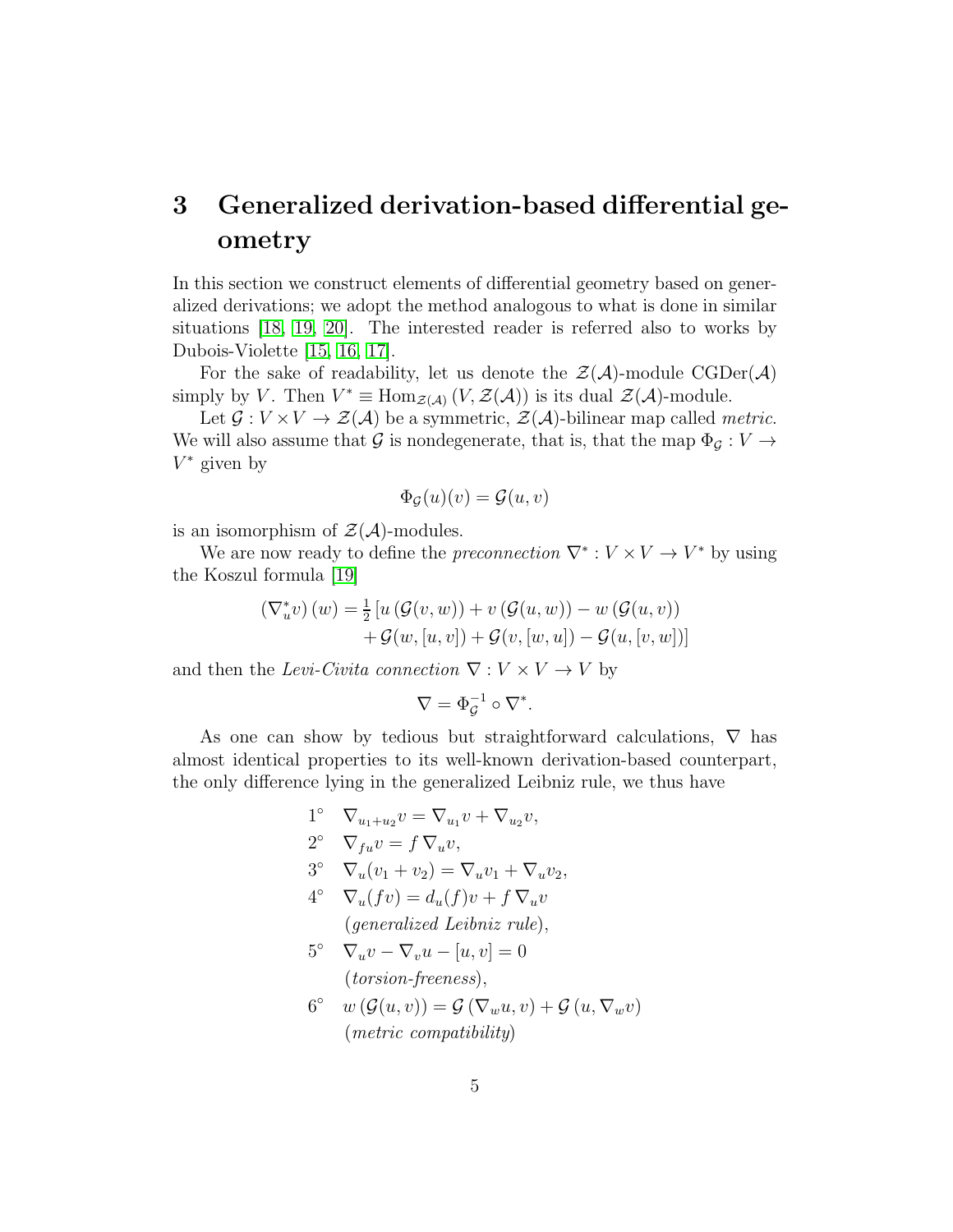for all  $u, u_1, u_2, v, v_1, v_2, w \in V$  and  $f \in \mathcal{Z}(\mathcal{A})$ . Moreover, the Levi-Civita connection is the unique connection satisfying 5° and 6°.

Having defined the Levi-Civita connection, one can readily introduce the Riemann curvature map  $R: V \times V \times V \rightarrow V$  by

$$
R(u, v)w = \nabla_u \nabla_v w - \nabla_v \nabla_u w - \nabla_{[u, v]} w.
$$

It is not difficult to check that, although the property  $4°$  differs from the ordinary Leibniz rule for connections, the map R is  $\mathcal{Z}(\mathcal{A})$ -trilinear and thus it can be called the Riemann tensor.

R can be shown to satisfy the usual Riemann tensor identities

$$
R(u, v) = -R(v, u),
$$
  
\n
$$
\mathcal{G}(R(u, v)w, z) = -\mathcal{G}(R(u, v)z, w),
$$
  
\n
$$
R(u, v)w + R(v, w)u + R(w, u)v = 0,
$$
  
\n
$$
\mathcal{G}(R(u, v)w, z) = \mathcal{G}(R(w, z)u, v)
$$

for all  $u, v, w, z \in V$ .

By demanding the  $\mathcal{Z}(\mathcal{A})$ -module CGDer( $\mathcal{A}$ ) to be (at least locally) free, one can define the Ricci 2-form and the scalar curvature using standard construction involving the notion of a trace of an operator. With this in mind, let us move to an illustrative example of a (commutative) algebra, whose generalized derivations will be shown to possess interesting physical interpretation.

# <span id="page-5-0"></span>4 Generalized derivations of the algebra of smooth functions

Let M be an N-dimensional lorentzian manifold (we assume  $N \geq 2$ ) and let us consider the algebra  $\mathcal{A} = C^{\infty}(M)$  of smooth real-valued functions on M with the pointwise multiplication.

The set of derivations on  $A$  is a locally free  $A$ -module and

$$
\mathrm{Der}(\mathcal{A})=\mathrm{span}_{\mathcal{A}}\left(\partial_0,\partial_1,\ldots,\partial_{N-1}\right),
$$

where  $\partial_{\mu} \equiv \frac{\partial}{\partial x^{\mu}}$  in a fixed map  $x = (x^0, x^1, \dots, x^{N-1})$ .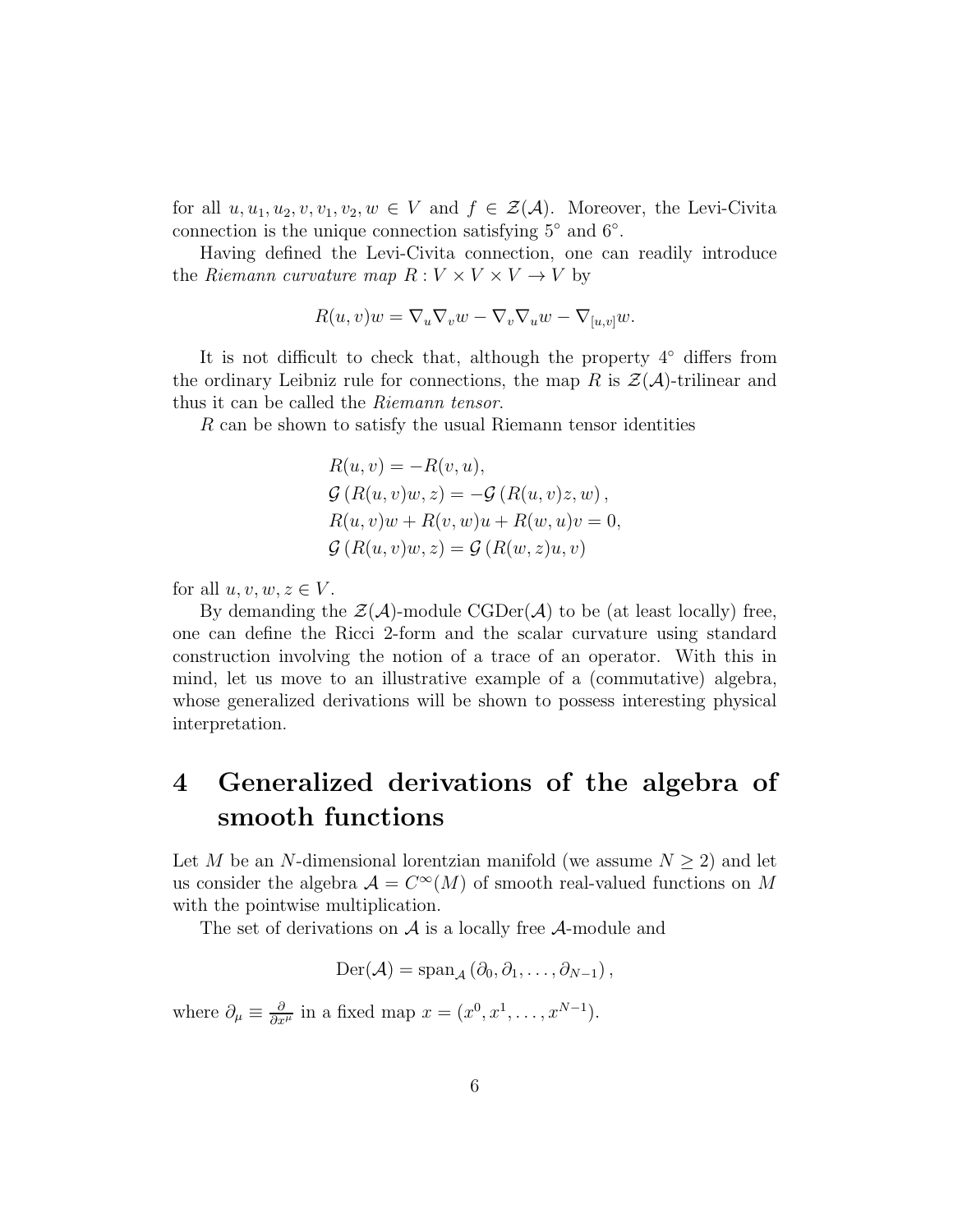Because  $\mathcal{Z}(\mathcal{A}) = \mathcal{A}$ , all generalized derivations trivially leave the center invariant,  $CGDer(\mathcal{A}) = GDer(\mathcal{A})$ . In order to find the local basis of  $GDer(\mathcal{A})$ , notice that, by the generalized Leibniz rule  $(1)$ ,

<span id="page-6-0"></span>
$$
u(f) = u(\mathbf{1} \cdot f) = u(\mathbf{1})f + d_u(f)
$$
  
=  $\mathcal{L}_u(\mathbf{1})f + d_u(x^{\mu})\partial_{\mu}f$  (2)

for any  $u \in \text{GDer}(\mathcal{A})$  and  $f \in \mathcal{A}$ , where 1 denotes a constant function equal to one. Thus

$$
GDer(\mathcal{A}) = span_{\mathcal{A}} (\partial_0, \partial_1, \dots, \partial_{N-1}, id_{\mathcal{A}}).
$$
 (3)

Therefore, dim  $GDer(A) = 1 + \dim M$ .

For the sake of brevity let us denote  $\partial_N \equiv id_{\mathcal{A}}$ . In what follows we shall also adopt the convention that capital Latin indices  $A, B, C, \ldots$  run from 0 to N, whereas Greek indices  $\mu, \nu, \alpha, \beta, \ldots$  do not cover the additional "generalized" index value  $N$ . Thus,  $(2)$  can be re-expressed as

<span id="page-6-3"></span><span id="page-6-2"></span>
$$
u(f) = u^A \partial_A f
$$

with  $u^{\mu} = d_u(x^{\mu}) = u(x^{\mu}) - u(1)x^{\mu}$  and  $u^N = \mathcal{L}_u(1) = u(1)$ .

Of course, coordinate transformations affect all index values but N.

Setting  $g_{AB} \equiv \mathcal{G}(\partial_A, \partial_B)$ , we use the Koszul formula to express the coefficients of the Levi-Civita connection

$$
\nabla_{\partial_A} \partial_B = \Gamma^C_{AB} \partial_C \quad \text{where}
$$
  
\n
$$
\Gamma^C_{AB} = \frac{1}{2} g^{CD} \left( \partial_A g_{BD} + \partial_B g_{AD} - \partial_D g_{AB} \right).
$$
\n(4)

Although the preceding expressions are identical to those known from the pseudo-Riemannian geometry, the connection acts in a slightly different way because of the presence of  $\mathrm{id}_{\mathcal{A}}$  in the basis

$$
\nabla_{u^A \partial_A} (v^B \partial_B) = \left( u^A v^B \Gamma^C_{\ AB} + u^\mu \partial_\mu v^C \right) \partial_C.
$$

Notice that among the indices used here one is Greek.

This can be written in the abstract index notation as follows:

$$
\nabla_A v^B = \left(\partial_A - \delta_A^N\right) v^B + \Gamma^B_{AC} v^C. \tag{5}
$$

Let us now consider the coefficients  $R_{DAB}^C$  of the Riemann tensor, defined by the equality

<span id="page-6-1"></span>
$$
R(\partial_A, \partial_B)\partial_D = R^C_{\ DAB}\partial_C.
$$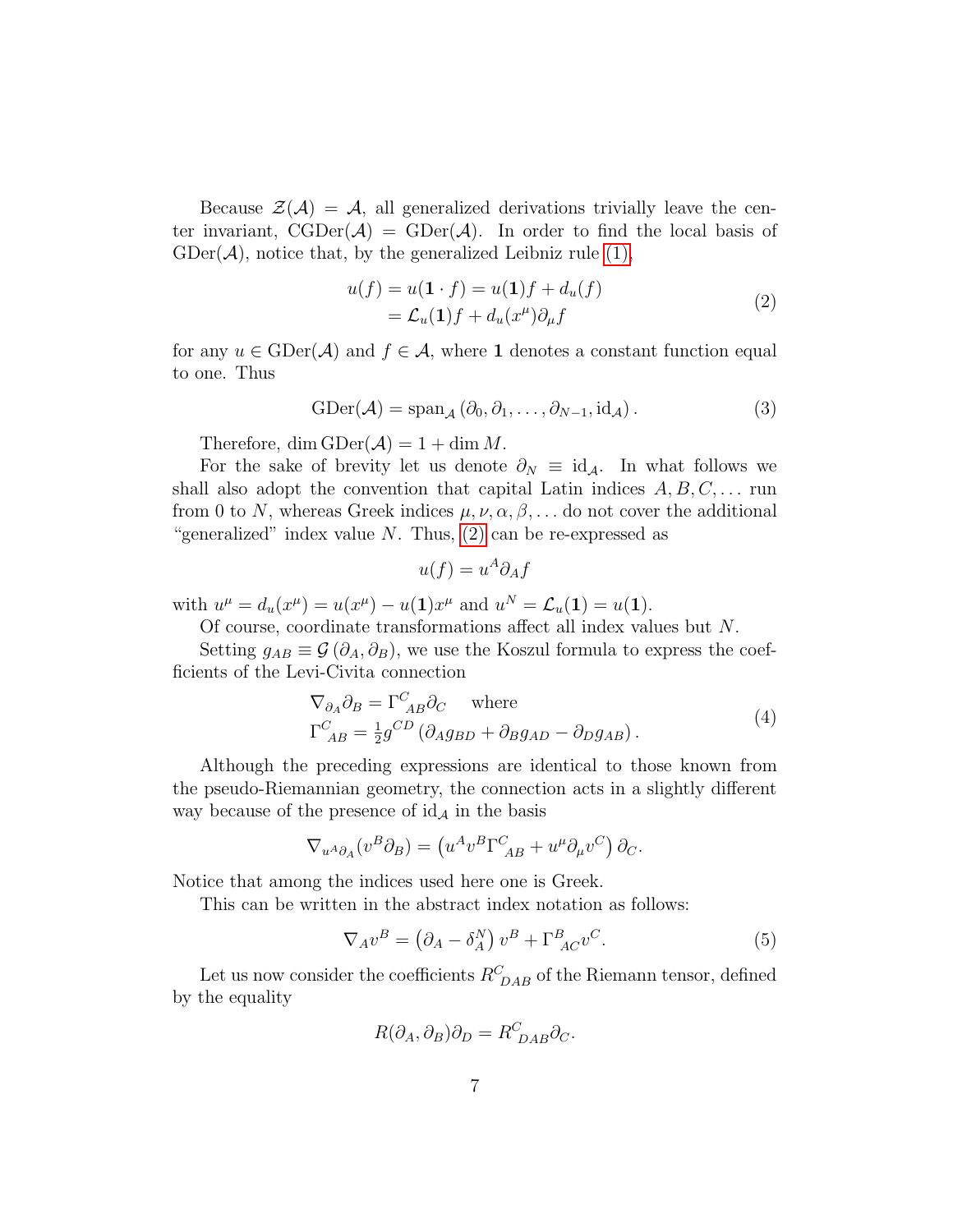Using  $(5)$ , one obtains the following formula for these coefficients:

<span id="page-7-1"></span>
$$
R^{C}_{DAB} = (\partial_A - \delta^N_A) \Gamma^{C}_{BD} - (\partial_B - \delta^N_B) \Gamma^{C}_{AD} + \Gamma^{K}_{BD} \Gamma^{C}_{AK} - \Gamma^{K}_{AD} \Gamma^{C}_{BK}.
$$
\n(6)

Note that [\(6\)](#page-7-1) differs from the standard result if A or B is equal to N.

As for the coefficients of the Ricci 2-form ric and the scalar curvature  $r$ , we have, as usual,

<span id="page-7-2"></span>
$$
\text{ric}_{AB} = R^C_{ACB} \qquad \text{and} \qquad r = g^{AB} \text{ric}_{AB}. \tag{7}
$$

Let us now visualize the effect the introduction of generalized derivations has on Christoffel symbols, on Riemann and Ricci tensors' coefficients and on the scalar curvature, by calculating them for a simple (but nontrivial) metric.

#### <span id="page-7-0"></span>5 Example: a simple metric

In this section, we consider a metric that does not mix derivations  $\partial_{\mu}$  with the identity  $\partial_N$ . To do so, let us take any N-dimensional metric  $g_{\alpha\beta}$  and let us set

$$
g_{AB} = \begin{bmatrix} g_{\alpha\beta} & 0 \\ \vdots & \vdots \\ 0 & \dots & 0 \\ 0 & \vdots \\ 0 & \dots & 0 \end{bmatrix}, \tag{8}
$$

where  $\Phi = \Phi(x^0, x^1, \dots, x^{N-1})$  denotes a smooth positive function and  $\varepsilon =$  $\pm 1$ . For clarity, we separate the parts of matrices associated with the additional "generalized" degree of freedom from the "classical"  $N \times N$  parts.

In the following, the tilde above a given object signifies that the object is obtained from the N-dimensional metric  $g_{\alpha\beta}$  according to the standard (i.e. not "generalized") pseudo-riemannian-geometrical formulae.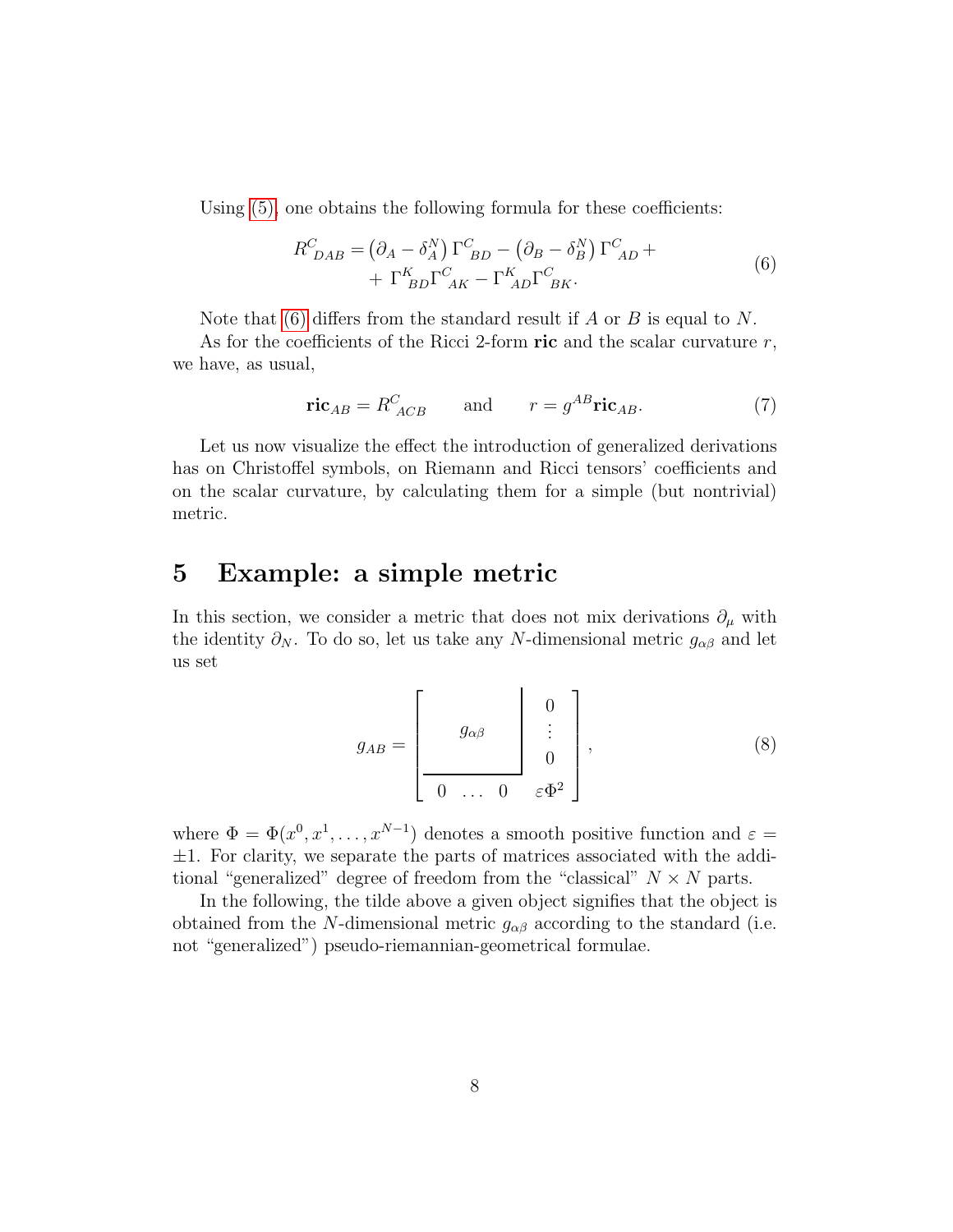One obtains the following Christoffel symbols:

$$
\Gamma^{\gamma}_{\alpha\beta} = \frac{1}{2} g^{\gamma\lambda} (\partial_{\alpha} g_{\beta\lambda} + \partial_{\beta} g_{\alpha\lambda} - \partial_{\lambda} g_{\alpha\beta}) = \widetilde{\Gamma}^{\gamma}_{\alpha\beta},
$$
\n
$$
\Gamma^N_{\alpha\beta} = -\frac{\varepsilon}{2\Phi^2} g_{\alpha\beta},
$$
\n
$$
\Gamma^{\gamma}_{N\beta} = \Gamma^{\gamma}_{\beta N} = \frac{1}{2} \delta^{\gamma}_{\beta},
$$
\n
$$
\Gamma^{\gamma}_{N N} = -\varepsilon \Phi \partial^{\gamma} \Phi,
$$
\n
$$
\Gamma^N_{\alpha N} = \Gamma^N_{N \alpha} = \frac{\partial_{\alpha} \Phi}{\Phi},
$$
\n
$$
\Gamma^N_{N N} = \frac{1}{2}
$$

where  $\partial^{\gamma} \equiv g^{\gamma \lambda} \partial_{\lambda}$ .

As for the nonzero Riemann tensor coefficients, one gets

$$
R^{\gamma}_{\ \lambda\alpha\beta} = \widetilde{R}^{\gamma}_{\ \lambda\alpha\beta} + \frac{\varepsilon}{4\Phi^2} (g_{\alpha\lambda}\delta^{\gamma}_{\beta} - g_{\beta\lambda}\delta^{\gamma}_{\alpha}),
$$
  
\n
$$
R^N_{\ \lambda\alpha\beta} = \frac{\varepsilon}{2\Phi^3} (g_{\beta\lambda}\partial_{\alpha} - g_{\alpha\lambda}\partial_{\beta})\Phi,
$$
  
\n
$$
R^{\gamma}_{\ N\alpha\beta} = \frac{1}{2\Phi} (\delta^{\gamma}_{\alpha}\partial_{\beta} - \delta^{\gamma}_{\beta}\partial_{\alpha})\Phi,
$$
  
\n
$$
R^{\gamma}_{\ \lambda N\beta} = -R^{\gamma}_{\ \lambda\beta N} = \frac{1}{2\Phi} (g_{\beta\lambda}\partial^{\gamma} - \delta^{\gamma}_{\beta}\partial_{\lambda})\Phi,
$$
  
\n
$$
R^N_{\ \lambda\alpha N} = -R^N_{\ \lambda N\alpha} = \frac{1}{\Phi} \widetilde{\nabla}_{\alpha}\partial_{\lambda}\Phi,
$$
  
\n
$$
R^{\gamma}_{\ N N \beta} = -R^{\gamma}_{\ \ N \beta N} = \varepsilon \Phi \widetilde{\nabla}_{\beta}\partial^{\gamma}\Phi
$$

where  $\widetilde{\nabla}_{\alpha}$  denotes the standard covariant derivative along the  $\alpha\text{-th}$  direction.

The Ricci tensor, written in matrix form, reads

$$
\text{ric}_{AB} = \left[ \frac{\widetilde{\text{ric}}_{\alpha\beta} - \varepsilon \frac{N-1}{4\Phi^2} g_{\alpha\beta} - \frac{1}{\Phi} \widetilde{\nabla}_{\alpha} \partial_{\beta} \Phi \right] \frac{N-1}{2\Phi} \partial_{\alpha} \Phi}{\frac{N-1}{2\Phi} \partial_{\beta} \Phi} - \varepsilon \Phi \widetilde{\Delta} \Phi \right]
$$

where  $\widetilde{\Delta}$  denotes the standard Laplace–Beltrami operator

$$
\widetilde{\Delta} = \widetilde{\nabla}_{\lambda} \partial^{\lambda} = \partial^{\lambda} \partial_{\lambda} - g^{\mu\nu} \widetilde{\Gamma}^{\lambda}_{\mu\nu} \partial_{\lambda}.
$$

Finally, the scalar curvature takes the following form

$$
r = \widetilde{r} - \varepsilon \frac{N(N-1)}{4\Phi^2} - \frac{2}{\Phi} \widetilde{\Delta} \Phi.
$$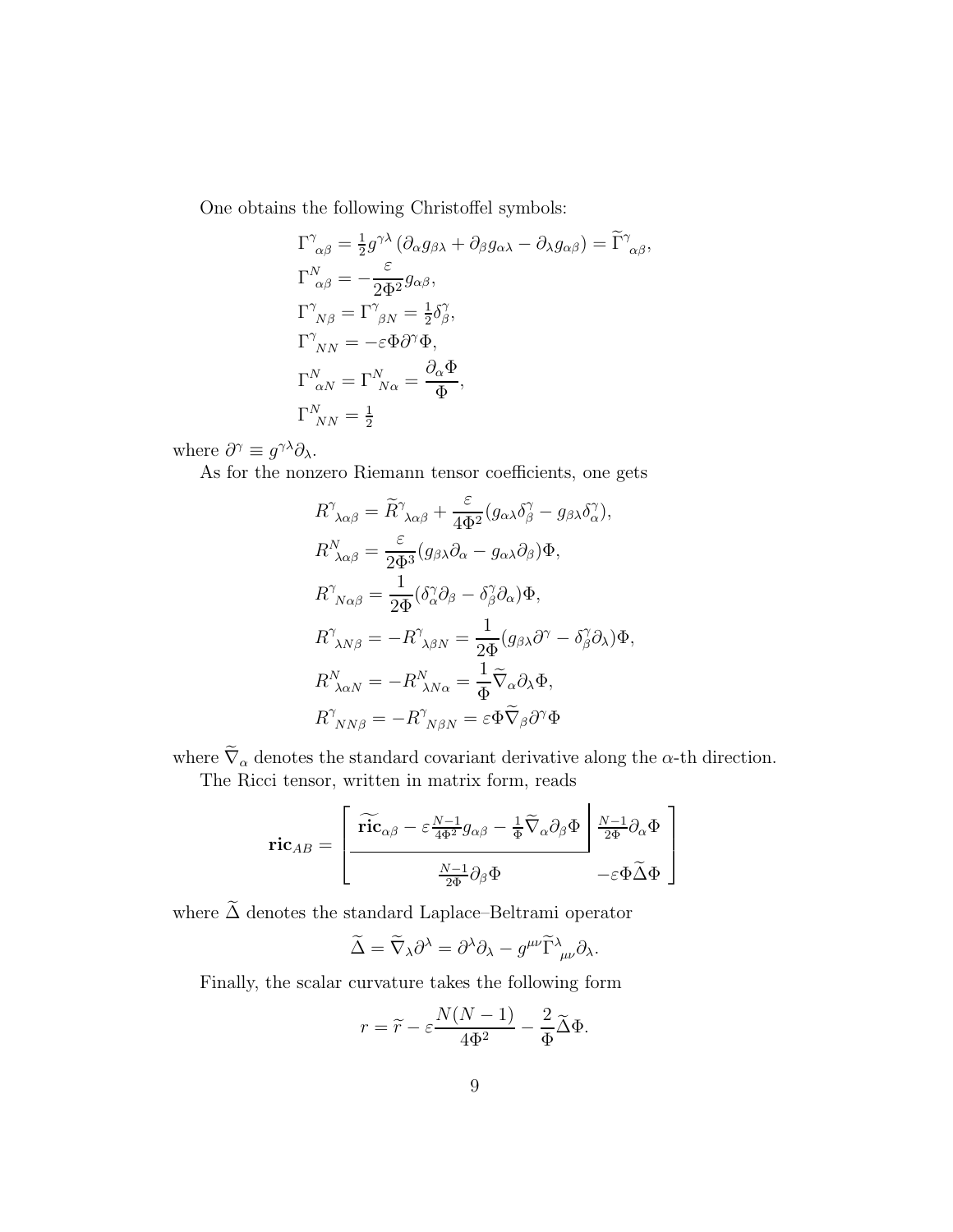Notice that the introduction of the generalized derivation  $\partial_N$  leads to the appearance of additional terms depending on  $\Phi$ , similar to when considering an extra dimension within Kaluza–Klein theories (see section [7](#page-13-0) for the list of references). We shall investigate this similarity more closely in section [7.](#page-13-0)

# <span id="page-9-0"></span>6 Action principle and generalized Einstein's equations

We have now all the geometric notions needed to investigate the impact the generalized derivations have on Einstein's field equations. Let us start with the following Einstein–Hilbert action:

$$
S_{EH} = \frac{1}{2\kappa} \int r\sqrt{|g|} \, d^N x,\tag{9}
$$

where g denotes the determinant of the  $(N + 1) \times (N + 1)$  matrix  $g_{AB}$ . The coefficient  $\kappa$  is a physical constant equal to  $\frac{8\pi G}{c^4}$ , where G is the gravitational constant and c is the speed of light.

One should notice that the term  $\sqrt{|g|} d^N x$  differs from the standard volume N-form, which would involve only the determinant of the "classical"  $N \times N$  part of the matrix  $g_{AB}$ . Nevertheless, just as the standard volume N-form, the term  $\sqrt{|g|} d^N x$  is invariant under coordinate transformations.

Let us vary thus defined  $S_{EH}$  with respect to  $\delta g^{AB}$ 

<span id="page-9-2"></span><span id="page-9-1"></span>
$$
\delta S_{EH} = \frac{1}{2\kappa} \int \left( \mathbf{ric}_{AB} - \frac{1}{2} r g_{AB} \right) \delta g^{AB} \sqrt{|g|} d^N x
$$
  
+ 
$$
\frac{1}{2\kappa} \int \delta \mathbf{ric}_{AB} g^{AB} \sqrt{|g|} d^N x.
$$
 (10)

The integrand involving  $\delta$ ric<sub>AB</sub> does not vanish and can be expressed via the variations of Christoffel symbols as follows:

$$
\delta \mathbf{ric}_{AB} g^{AB} \sqrt{|g|} = \partial_{\lambda} \left[ \left( g^{AB} \delta \Gamma^{\lambda}{}_{AB} - g^{\lambda B} \delta \Gamma^{A}{}_{AB} \right) \sqrt{|g|} \right] + \frac{N-1}{2} \left( g^{AB} \delta \Gamma^{N}{}_{AB} - g^{NB} \delta \Gamma^{A}{}_{AB} \right) \sqrt{|g|}.
$$
\n(11)

The first term on the right-hand side of [\(11\)](#page-9-1) is a divergence and as such can be omitted in further considerations.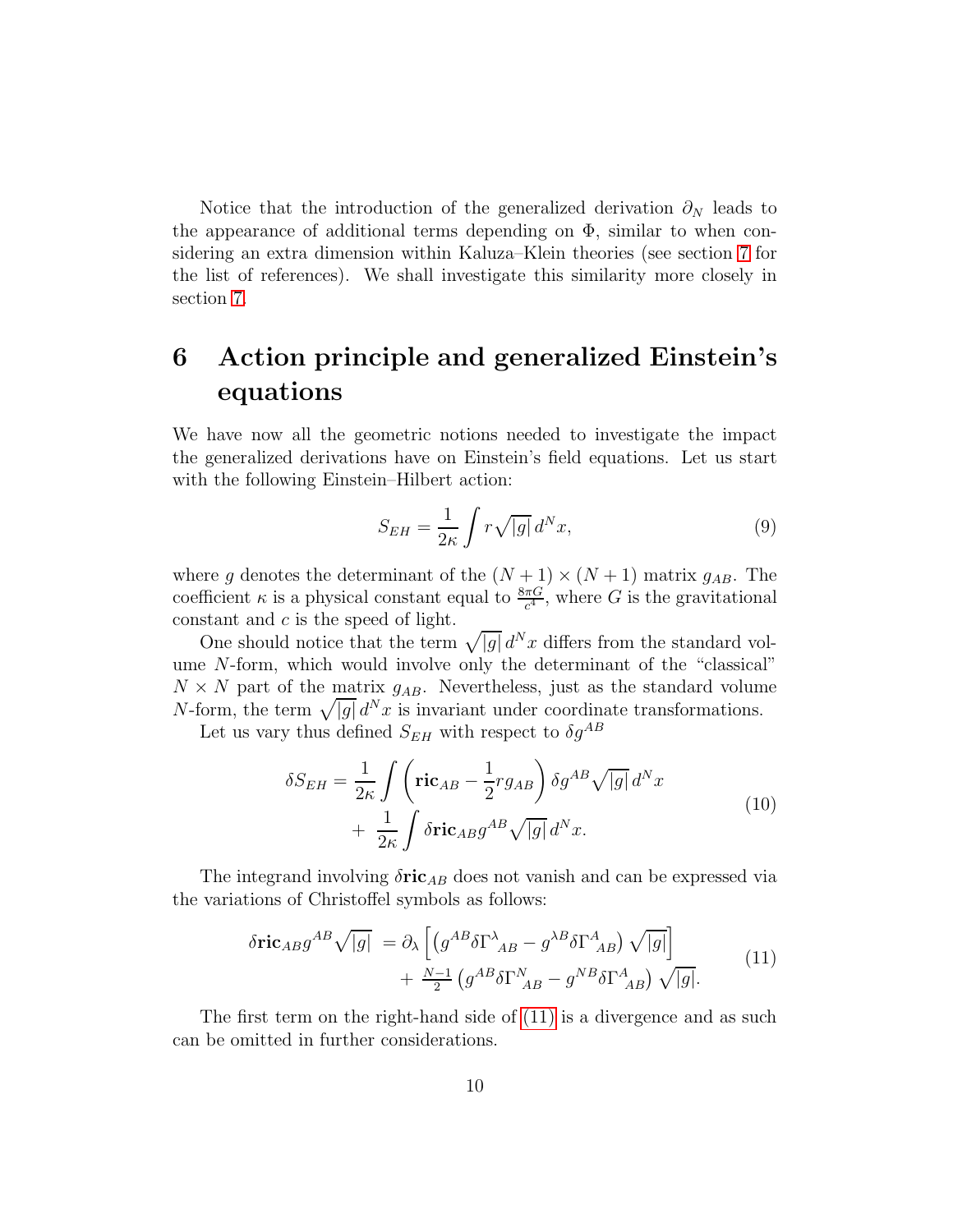In order to express the remaining term with  $\delta g^{AB}$ , let us notice that

<span id="page-10-0"></span>
$$
g^{AB}\Gamma_{\ AB}^N - g^{NB}\Gamma_{\ AB}^A = -Ng^{NN} - \partial_{\lambda}g^{N\lambda} - g^{N\lambda}g^{AB}\partial_{\lambda}g_{AB}.
$$

By varying the preceding equality, one gets

$$
g^{AB}\delta\Gamma^{N}_{\ AB} - g^{NB}\delta\Gamma^{A}_{\ AB} = \Gamma^{A}_{\ AB}\delta g^{NB} - \Gamma^{N}_{\ AB}\delta g^{AB} - N\delta g^{NN} - \partial_{\lambda}\delta g^{N\lambda} - g^{AB}\partial_{\lambda}g_{AB}\delta g^{N\lambda} - g^{N\lambda}\partial_{\lambda}g_{AB}\delta g^{AB} - g^{N\lambda}g^{AB}\partial_{\lambda}\delta g_{AB}.
$$
\n(12)

Inserting this expression into [\(11\),](#page-9-1) one can further simplify it by first realizing that

$$
\Gamma^{A}_{\ AB}\delta g^{NB} = \frac{1}{2}g^{AC}\partial_B g_{AC}\delta g^{NB} = \frac{1}{2}g^{AC}\partial_{\lambda}g_{AC}\delta g^{N\lambda} + \frac{N+1}{2}\delta g^{NN}
$$

and that

$$
-\partial_{\lambda}\delta g^{N\lambda}\sqrt{|g|} = -\partial_{\lambda}\left(\delta g^{N\lambda}\sqrt{|g|}\right) + \frac{1}{2}g^{CD}\partial_{\lambda}g_{CD}\sqrt{|g|}\,\delta g^{N\lambda}.
$$

Therefore, up to divergence terms

$$
\left(\Gamma^{A}_{AB}\delta g^{NB} - N\delta g^{NN} - \partial_{\lambda}\delta g^{N\lambda} - g^{AB}\partial_{\lambda}g_{AB}\delta g^{N\lambda}\right)\sqrt{|g|}
$$
  
= 
$$
-\frac{N-1}{2}\sqrt{|g|}\delta g^{NN}.
$$
 (13)

Let us now move to the two rightmost terms in [\(12\).](#page-10-0) Because it is true  $that<sup>1</sup>$  $that<sup>1</sup>$  $that<sup>1</sup>$ 

$$
\delta g_{AB} \partial_{\lambda} g^{AB} = \delta g^{AB} \partial_{\lambda} g_{AB},
$$

one can write that

$$
- g^{N\lambda} \partial_{\lambda} g_{AB} \delta g^{AB} - g^{N\lambda} g^{AB} \partial_{\lambda} \delta g_{AB}
$$
  
= 
$$
-g^{N\lambda} \partial_{\lambda} g^{AB} \delta g_{AB} - g^{N\lambda} g^{AB} \partial_{\lambda} \delta g_{AB}
$$
  
= 
$$
-g^{N\lambda} \partial_{\lambda} (g^{AB} \delta g_{AB}) = g^{N\lambda} \partial_{\lambda} (g_{AB} \delta g^{AB}).
$$

<sup>1</sup>To prove this claim, one can use the formula for the derivative of the matrix inverse, obtaining

<span id="page-10-1"></span>
$$
\delta g_{AB} \partial_{\lambda} g^{AB} = \left(-g_{AC} \delta g^{CD} g_{DB}\right) \partial_{\lambda} g^{AB} = \delta g^{CD} \left(-g_{CA} \partial_{\lambda} g^{AB} g_{BD}\right) = \delta g^{CD} \partial_{\lambda} g_{CD}.
$$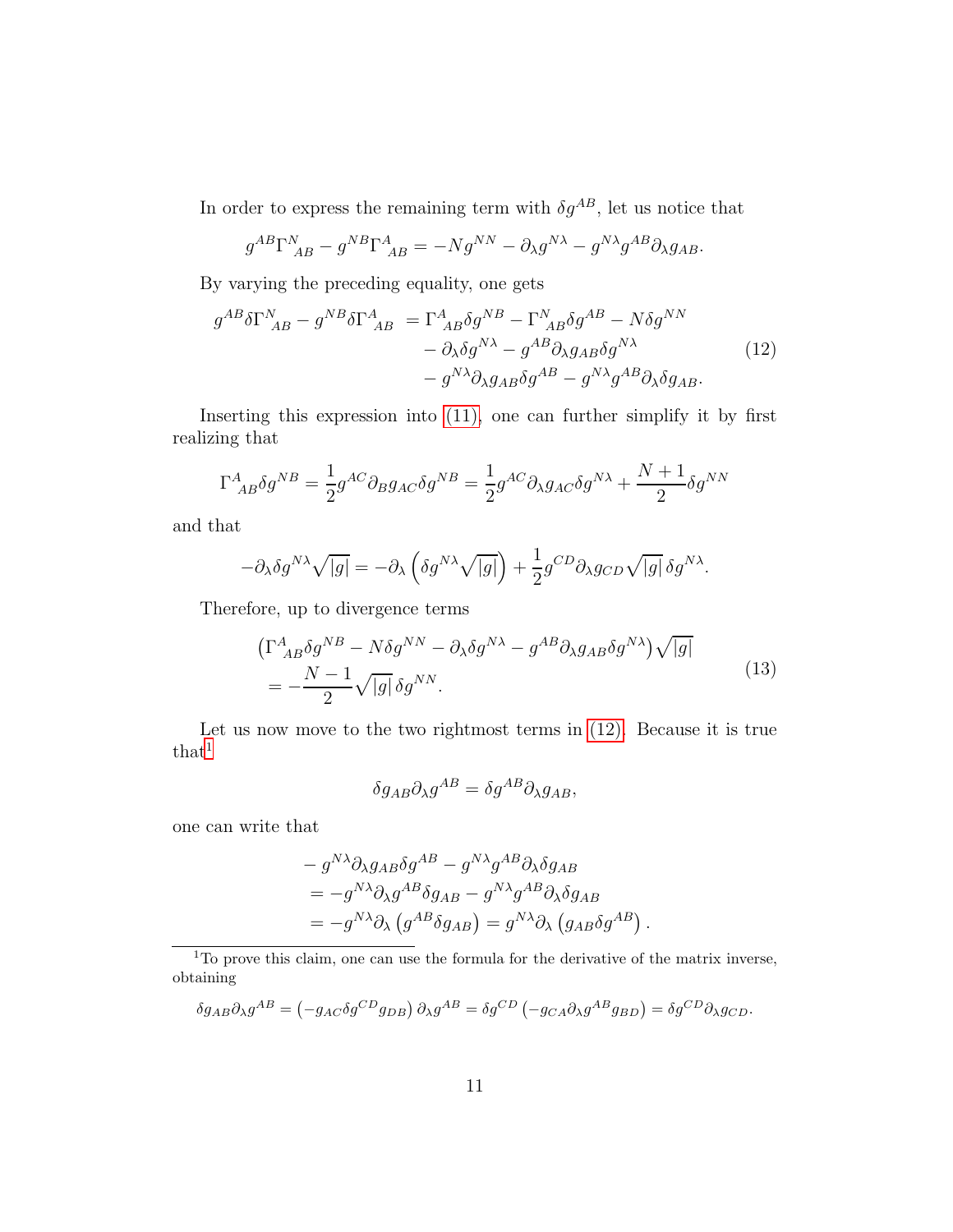This means, however, that

<span id="page-11-0"></span>
$$
\begin{aligned}\n&\left(-g^{N\lambda}\partial_{\lambda}g_{AB}\delta g^{AB} - g^{N\lambda}g^{AB}\partial_{\lambda}\delta g_{AB}\right)\sqrt{|g|} \\
&= g^{N\lambda}\sqrt{|g|}\partial_{\lambda}\left(g_{AB}\delta g^{AB}\right) \\
&= -\partial_{\lambda}\left(g^{N\lambda}\sqrt{|g|}\right)g_{AB}\delta g^{AB}\n\end{aligned} \tag{14}
$$

up to divergence terms.

All in all,  $(11)–(14)$  $(11)–(14)$  imply that up to divergence terms

$$
\delta \text{ric}_{AB} g^{AB} \sqrt{|g|} = \frac{N-1}{2} \left( -\Gamma_{AB}^N \sqrt{|g|} \, \delta g^{AB} - \frac{N-1}{2} \sqrt{|g|} \, \delta g^{NN} \right) - \partial_{\lambda} \left( g^{N\lambda} \sqrt{|g|} \right) g_{AB} \delta g^{AB} \right). \tag{15}
$$

Therefore, the variation of [\(10\)](#page-9-2) can finally be put into the following form:

$$
\delta S_{EH} = \frac{1}{2\kappa} \int \left( \mathbf{ric}_{AB} - \frac{1}{2} r g_{AB} - \frac{N-1}{2} \Pi_{AB} \right) \delta g^{AB} \sqrt{|g|} d^N x \tag{16}
$$

where

$$
\Pi_{AB} = \Gamma_{AB}^{N} + \frac{N-1}{2} \delta_A^N \delta_B^N + g_{AB} \frac{1}{\sqrt{|g|}} \partial_\lambda \left( g^{N\lambda} \sqrt{|g|} \right)
$$

$$
= \Gamma_{AB}^{N} + \frac{N-1}{2} \delta_A^N \delta_B^N + g_{AB} \sqrt{|g^{NN}|} \widetilde{\nabla}_{\lambda} \left( \frac{g^{N\lambda}}{\sqrt{|g^{NN}|}} \right)
$$
(17)

is a symmetric tensor. Notice that it naturally involves the term proportional to the metric<sup>[2](#page-11-1)</sup>. It is thus tempting to associate it with Einstein's cosmological term  $\Lambda g_{\alpha\beta}$  with nonconstant  $\Lambda$  which could model dynamical dark energy, here being of a purely geometrical (or rather generalized-geometrical) origin.

Let now  $S_M$  denote the standard action for matter. Applying the action principle to the sum  $S_{EH} + S_M$  one gets the following generalized Einstein's equations

<span id="page-11-2"></span>
$$
\text{ric}_{AB} - \frac{1}{2}rg_{AB} - \frac{N-1}{2}\Pi_{AB} = \kappa \sqrt{|g^{NN}|}T_{AB},\tag{18}
$$

<span id="page-11-1"></span><sup>&</sup>lt;sup>2</sup>Also, an additional term of this kind is possibly implicit in  $\Gamma_{AB}^{N}$ , as for the case of the metric discussed in section [5.](#page-7-0)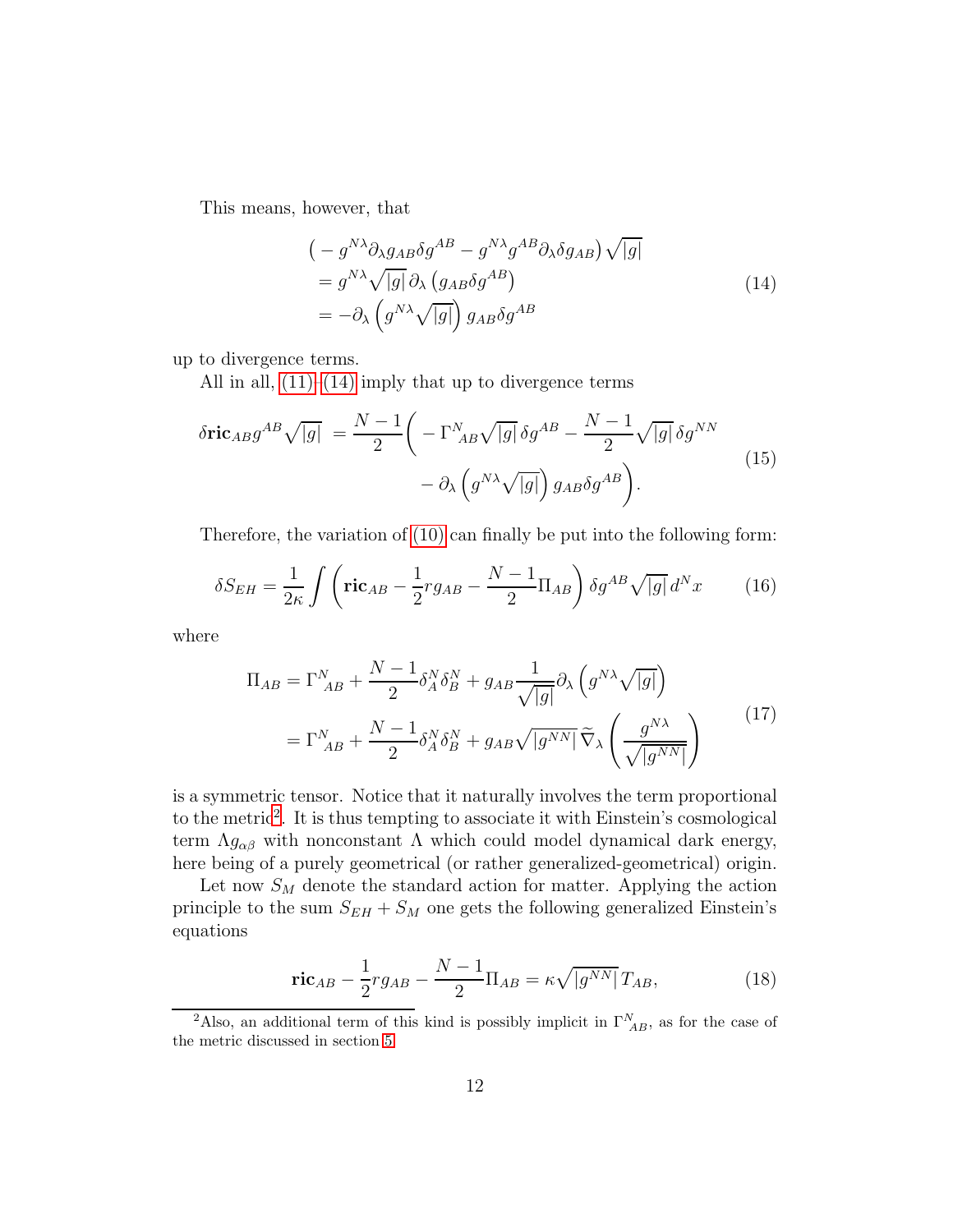where the stress–energy tensor with indices raised  $T^{\alpha\beta}$  is given as usual by

$$
T^{AB} = -\frac{2}{\sqrt{-\tilde{g}}}\frac{\delta S_M}{\delta g_{AB}}.
$$

Because we have assumed that  $S_M$  is standard, that is, it does not involve metric coefficients  $g_{\alpha N}, g_{N\beta}, g_{NN}$ , the stress–energy tensor will be of the form

$$
T^{AB} = \begin{bmatrix} & & & 0 \\ & T^{\alpha\beta} & & \vdots \\ & & & 0 \\ \hline 0 & \dots & 0 & 0 \end{bmatrix}
$$

and so  $T_{AB} = g_{A\alpha}g_{B\beta}T^{\alpha\beta}$ . Notice the equality of the traces

<span id="page-12-0"></span>
$$
T_A^A = g^{AB} g_{A\alpha} g_{B\beta} T^{\alpha\beta} = g_{\alpha\beta} T^{\alpha\beta} = T_\alpha^\alpha.
$$

By calculating the trace of both sides of [\(18\)](#page-11-2) one obtains

$$
r + \frac{N}{\sqrt{|g|}} \partial_{\alpha} \left( \sqrt{|g|} g^{N\alpha} \right) = -\frac{2\kappa}{N-1} \sqrt{|g^{NN}|} T^{\alpha}_{\alpha}.
$$
 (19)

It is appropriate to call the left-hand side of [\(18\)](#page-11-2) the *generalized Einstein* tensor. What is worth noticing is that it involves no free parameters.

The term  $\sqrt{|g^{NN}|}$  on the right-hand sides of [\(18\)](#page-11-2) and [\(19\)](#page-12-0) is in general nonconstant; it models the space–time-dependency of the gravitational constant G, similarly to the Brans–Dicke scalar field [\[10\]](#page-18-9).

In fact, by considering only the metrics studied in section [5,](#page-7-0) that is, those for which  $g_{\alpha N} = g_{N\alpha} = 0$  and  $g_{NN} = \varepsilon \Phi^2$  (where  $\varepsilon = \pm 1$ ), the theory reduces exactly to the scalar–tensor theory governed by the action

<span id="page-12-1"></span>
$$
S_{O'H} = \frac{1}{2\kappa} \int \left( \Phi \widetilde{r} - V[\Phi] \right) \sqrt{-\widetilde{g}} \, d^N x \tag{20}
$$

with the "Coulomb" potential  $V[\Phi] = \varepsilon \frac{N(N-1)}{4\Phi}$ .

An action of this kind was first considered by O'Hanlon [\[11\]](#page-18-10) and is sometimes referred to as the O'Hanlon action (consult Sotiriou and Faraoni [\[21\]](#page-19-5) for more references). It is a special case of the Brans–Dicke action with a nonzero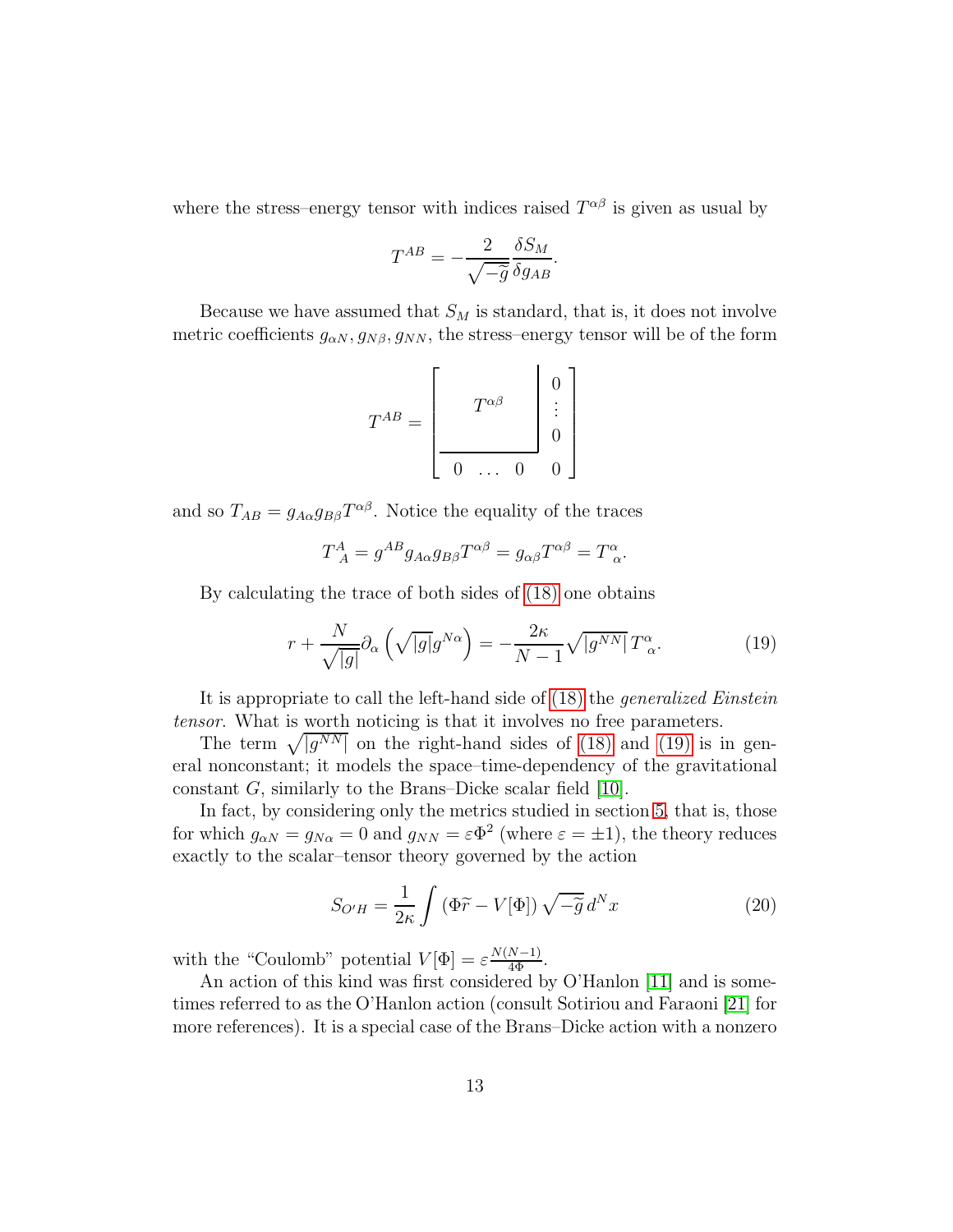potential and the Brans–Dicke parameter  $\omega$  equal to zero (in the Jordan frame).

One can also put [\(20\)](#page-12-1) into an equivalent,  $f(R)$ -theoretical form<sup>[3](#page-13-1)</sup> [\[21,](#page-19-5) [22\]](#page-19-6)

$$
S_{f(R)} = \frac{\sqrt{N(N-1)}}{2\kappa} \int \sqrt{|\widetilde{r}|} \sqrt{-\widetilde{g}} d^N x.
$$

Thus, from the point of view of  $f(R)$ -gravity theory, the introduction of generalized derivations (and considering only the narrowed class of metrics) leads to the action with  $f(R) = \sqrt{N(N-1)}|R|^{1/2}$ . Actions of the form  $f(R) \propto |R|^n$  (with n not necessarily integer) have been studied by numerous authors; see Faraoni [\[23\]](#page-19-7) for a list of references. It is already known that only for  $n \approx 1$  with the level of accuracy of about  $10^{-19}$  theories of this type meet current observational data as far as Solar System physics is concerned [\[23\]](#page-19-7).

### <span id="page-13-0"></span>7 Noncompact invisible dimension

The idea of the celebrated Kaluza–Klein theory (and its modifications) is to assume that the physical space–time is a pseudo-Riemannian manifold of dimension  $D > 4$ , on which one considers the Einstein–Hilbert action

<span id="page-13-2"></span>
$$
S_{KK} = \frac{1}{2\kappa} \int \hat{r} \sqrt{|\hat{g}|} \, d^D x \tag{21}
$$

where  $\hat{g}$  denotes the determinant of the  $D \times D$  matrix of the metric tensor  $\widehat{g}_{AB}$  and  $\widehat{r}$  is the scalar curvature obtained from that metric with the standard pseudo-Riemannian-geometric formulae.

Kaluza [\[24\]](#page-19-8) showed that in  $D = 5$  dimensions varying [\(21\)](#page-13-2) over the class of metrics satisfying the so-called "cylinder condition" (i.e. the class of metrics independent of the extra coordinate  $x_4$ ) leads to a theory unifying Einstein's theory of gravity with Maxwell's theory of electromagnetism. Shortly after, Klein [\[25\]](#page-19-9) realized that if the extra dimension is compact and has a small

$$
S = \frac{1}{2\kappa} \int f(\tilde{r}) \sqrt{-\tilde{g}} d^N x.
$$

<span id="page-13-1"></span><sup>&</sup>lt;sup>3</sup>Actions considered in  $f(R)$ -theory of gravity have the general form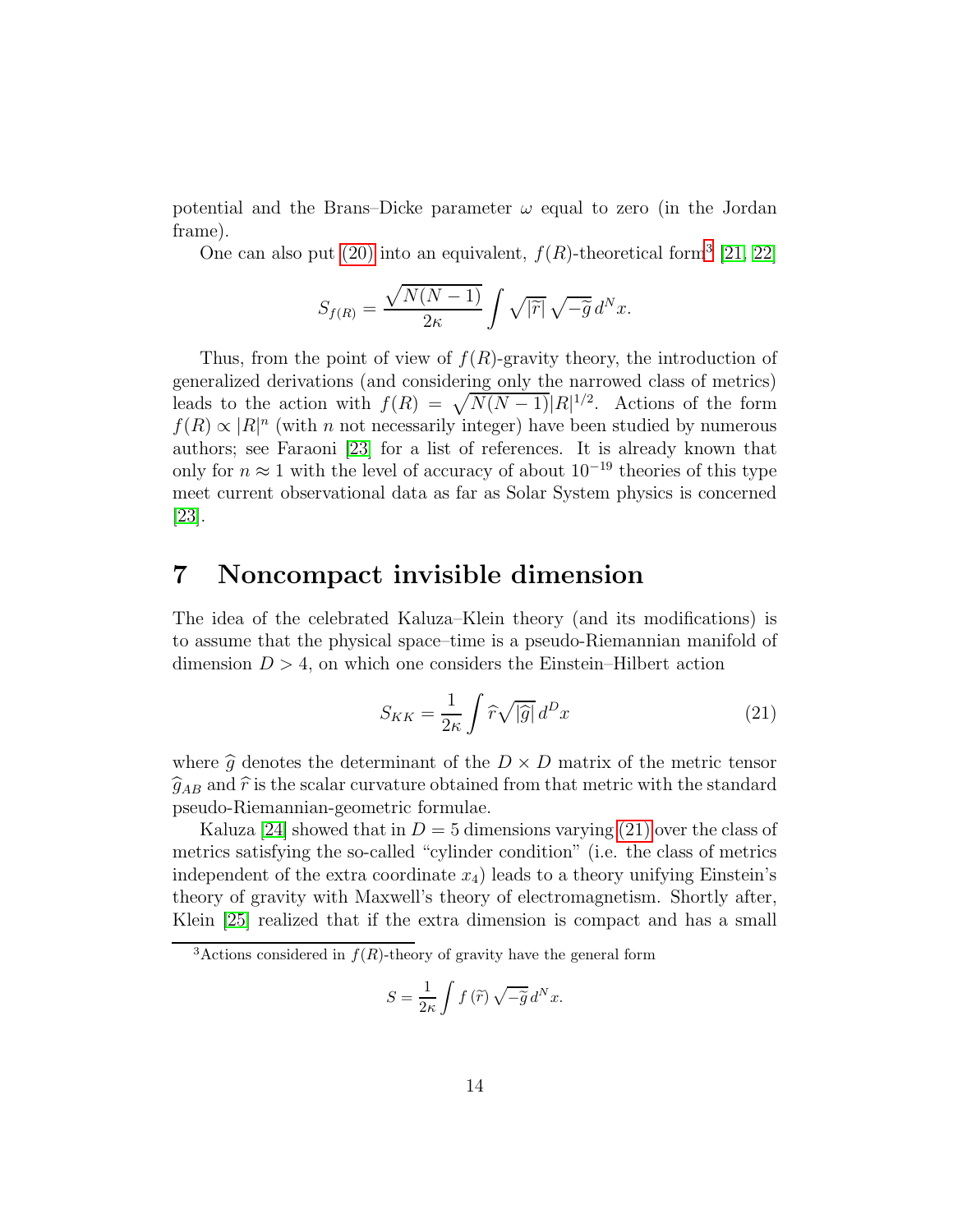enough scale, the seemingly artificial "cylinder condition" arises naturally in the low-energy physics regime. Moreover, the previously mentioned features of the fifth dimension explain why it is not physically observed [\[26\]](#page-19-10).

Throughout the decades, numerous authors introduced and studied various modifications and generalizations of Kaluza's original idea, in order to incorporate other physical phenomena into a unified geometrical formalism. Because it is far beyond the scope of this work even to briefly describe them, the interested reader is referred to excellent books [\[27,](#page-19-11) [28,](#page-19-12) [29,](#page-19-13) [30,](#page-19-14) [31\]](#page-19-15) and review papers [\[32,](#page-19-16) [33,](#page-20-0) [34,](#page-20-1) [35,](#page-20-2) [36,](#page-20-3) [37\]](#page-20-4).

It turns out that the generalized derivation-based approach to general relativity presented in previous sections can be equivalently formulated in a Kaluza-Klein-theoretical way.

Concretely, we shall prove that generalized Einstein's equations [\(18\)](#page-11-2) with  $T_{AB} = 0$  can be obtained from varying Kaluza–Klein action [\(21\)](#page-13-2) involving one *noncompact* extra dimension  $(D = N + 1)$  over the class of metrics satisfying the "modified cylinder condition". Namely, the metrics are assumed to depend on the extra coordinate  $x_N$  exponentially, that is

<span id="page-14-1"></span>
$$
\widehat{g}_{AB} = e^{x_N} g_{AB} \tag{22}
$$

where  $g_{AB}$  already *does not* depend on  $x_N$ . According to the authors' best knowledge, this particular version of Kaluza–Klein theory has not so far been studied.

To start the proof, notice that the determinants of these two matrices satisfy the equality

$$
\widehat{g} = e^{(N+1)x_N}g,
$$

which can be inserted into [\(21\).](#page-13-2) We would like to do something similar with  $\hat{r}$ . It is crucial to realize that

<span id="page-14-0"></span>
$$
\widehat{r} = e^{-x_N} r \tag{23}
$$

where r is a scalar curvature obtained from  $g_{AB}$  with the help of formulae  $(4)-(7)$ .

Before we prove this claim, let us introduce the symbol  $\hat{\partial}_C$  to denote  $\frac{\partial}{\partial x^C}$ . We use the hat here so as to avoid confusion, because throughout the paper the symbol  $\partial_N$  denotes the identity map id<sub>A</sub>. Let us also recall that we follow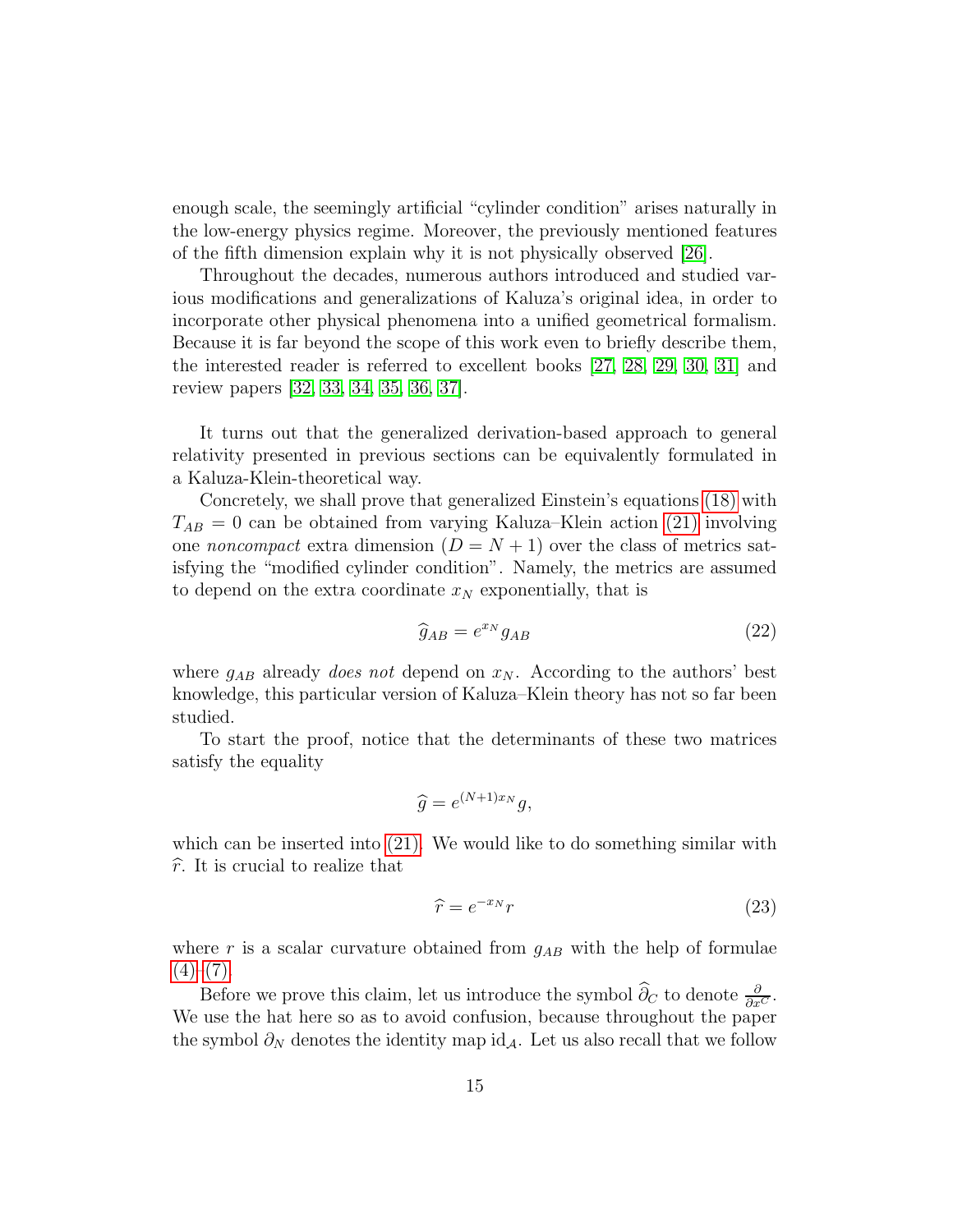the convention that capital Latin indices run from 0 to  $N$ , whereas Greek indices run from 0 to  $N-1$ .

In order to prove [\(23\),](#page-14-0) let us first notice that

<span id="page-15-0"></span>
$$
\widehat{\partial}_C \widehat{g}_{AB} = e^{x_N} \partial_C g_{AB}.
$$
\n(24)

Indeed, by a simple computation

$$
\widehat{\partial}_{\lambda}\widehat{g}_{AB} = \widehat{\partial}_{\lambda}\left(e^{x_N}g_{AB}\right) = e^{x_N}\widehat{\partial}_{\lambda}g_{AB} = e^{x_N}\partial_{\lambda}g_{AB},
$$

where the hat can be dropped because for  $\lambda = 0, 1, ..., N - 1$  the meanings of the symbols  $\widehat{\partial}_{\lambda}$  and  $\partial_{\lambda}$  coincide.

One also obtains

$$
\widehat{\partial}_N \widehat{g}_{AB} = \widehat{\partial}_N \left( e^{x_N} g_{AB} \right) = \widehat{\partial}_N \left( e^{x_N} \right) g_{AB} + e^{x_N} \widehat{\partial}_N \left( g_{AB} \right)
$$

$$
= e^{x_N} g_{AB} = e^{x_N} \partial_N g_{AB},
$$

which proves [\(24\).](#page-15-0)

The next step is to show that the coefficients  $\tilde{\Gamma}_{AB}^C$  of the Levi-Civita connection associated with  $\hat{g}_{AB}$  do not depend on  $x_N$  and are in fact equal to  $\Gamma^C_{AB}$  given by [\(4\).](#page-6-2) Indeed, by [\(24\)](#page-15-0) one has

$$
\begin{split} \widehat{\Gamma}^{C}_{AB} &= \frac{1}{2} \widehat{g}^{CD} \left( \widehat{\partial}_{A} \widehat{g}_{BD} + \widehat{\partial}_{B} \widehat{g}_{AD} - \widehat{\partial}_{D} \widehat{g}_{AB} \right) \\ &= \frac{1}{2} e^{-x_N} g^{CD} \left( e^{x_N} \partial_{A} g_{BD} + e^{x_N} \partial_{B} g_{AD} - e^{x_N} \partial_{D} g_{AB} \right) \\ &= \frac{1}{2} g^{CD} \left( \partial_{A} g_{BD} + \partial_{B} g_{AD} - \partial_{D} g_{AB} \right) = \Gamma^{C}_{AB}. \end{split}
$$

Since  $\tilde{\Gamma}_{AB}^C$  does not depend on  $x_N$ , the standard formula for the Riemann tensor coefficients leads to a formula identical to [\(6\).](#page-7-1) Consequently, the same concerns the Ricci tensor coefficients, therefore,

$$
\widehat{R}_{\ DAB}^C = R_{\ DAB}^C \qquad \text{and} \qquad \widehat{\text{ric}}_{AB} = \text{ric}_{AB}
$$

with the right-hand sides obtained from  $g_{AB}$  via formulae [\(6\)](#page-7-1) and [\(7\).](#page-7-2)

Finally, for the scalar curvature, one has

$$
\widehat{r} = \widehat{g}^{AB}\widehat{\text{ric}}_{AB} = e^{-x_N}g^{AB}\text{ric}_{AB} = e^{-x_N}r,
$$

which proves claim  $(23)$ .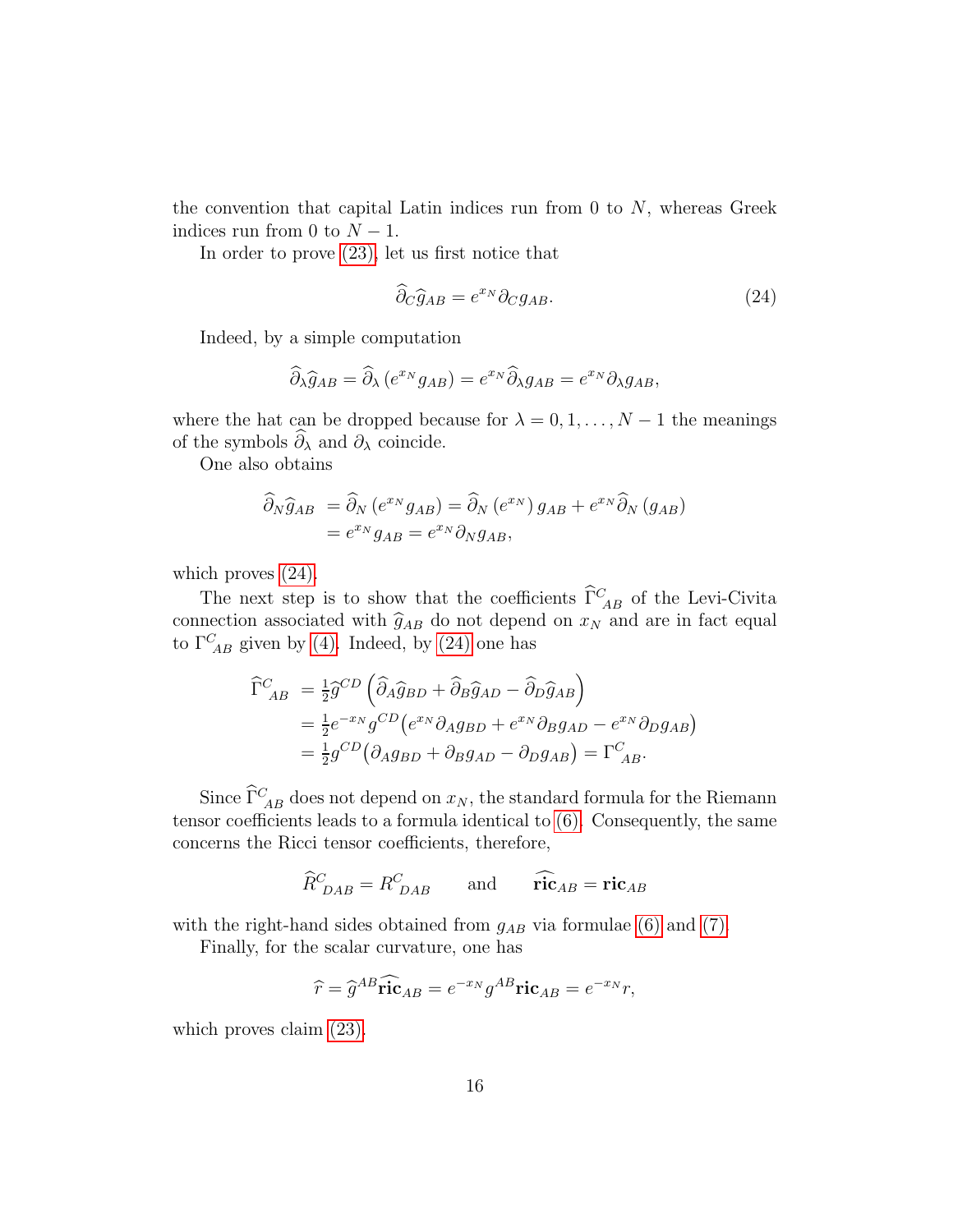With all of this in mind, let us now vary action [\(21\)](#page-13-2) with respect to  $\delta \hat{g}_{AB} = e^{x_N} \delta g_{AB}$ . One obtains

<span id="page-16-0"></span>
$$
\delta S_{KK} = \frac{1}{2\kappa} \int \left( \widehat{\mathbf{ric}}_{AB} - \frac{1}{2} \widehat{r} \,\widehat{g}_{AB} \right) \delta \widehat{g}^{AB} \sqrt{|\widehat{g}|} \, d^{N+1}x + \frac{1}{2\kappa} \int \delta \widehat{\mathbf{ric}}_{AB} \widehat{g}^{AB} \sqrt{|\widehat{g}|} \, d^{N+1}x.
$$
 (25)

The integrand of the leftmost integral can be equivalently written as

$$
\left(\widehat{\mathbf{ric}}_{AB} - \frac{1}{2}\widehat{r}\,\widehat{g}_{AB}\right)\delta\widehat{g}^{AB}\sqrt{|\widehat{g}|} = e^{\frac{N-1}{2}x_N}\left(\mathbf{ric}_{AB} - \frac{1}{2}r\,g_{AB}\right)\delta g^{AB}\sqrt{|g|}.
$$

As for the integrand of the rightmost integral, it can be expressed as a  $(N + 1)$ -dimensional divergence

$$
\delta \widehat{\text{ric}}_{AB} \widehat{g}^{AB} \sqrt{|\widehat{g}|} = \widehat{\partial}_C \left[ \sqrt{|\widehat{g}|} \left( \delta \widehat{\Gamma}^C_{AB} \widehat{g}^{AB} - \delta \widehat{\Gamma}^D_{DA} \widehat{g}^{AC} \right) \right].
$$

This, however, *does not* imply that the rightmost integral in  $(25)$  vanishes. Indeed, because the Christoffel symbols do not depend on  $x_N$ , one cannot argue that their variations are zero on a boundary of a sufficiently large  $(N+1)$ -dimensional domain. However, writing down the dependence on  $x_N$ explicitly, one obtains

$$
\delta \widehat{\text{ric}}_{AB} \widehat{g}^{AB} \sqrt{|\widehat{g}|} = \widehat{\partial}_{C} \left[ e^{\frac{N-1}{2}x_N} \sqrt{|g|} \left( \delta \Gamma^{C}_{AB} g^{AB} - \delta \Gamma^{D}_{DA} g^{AC} \right) \right]
$$

$$
= e^{\frac{N-1}{2}x_N} \partial_{\lambda} \left[ \sqrt{|g|} \left( \delta \Gamma^{\lambda}_{AB} g^{AB} - \delta \Gamma^{D}_{DA} g^{A\lambda} \right) \right]
$$

$$
+ \frac{N-1}{2} e^{\frac{N-1}{2}x_N} \sqrt{|g|} \left( \delta \Gamma^N_{AB} g^{AB} - \delta \Gamma^D_{DA} g^{AN} \right).
$$
(26)

In fact, this is an alternate derivation of [\(11\).](#page-9-1)

By Fubini's theorem and by the fact that the variations  $\delta\Gamma^C_{\ AB}$  vanish on a boundary of a sufficiently large N-dimensional subset of any surface of fixed  $x_N$ , one has

<span id="page-16-1"></span>
$$
\int e^{\frac{N-1}{2}x_N} \partial_\lambda \left[ \sqrt{|g|} \left( \delta \Gamma^\lambda_{AB} g^{AB} - \delta \Gamma^D_{DA} g^{A\lambda} \right) \right] d^{N+1}x = 0.
$$

In other words, one can omit the first term on the right-hand side of [\(26\)](#page-16-1) and from now on proceed exactly as shown in the previous section, eventually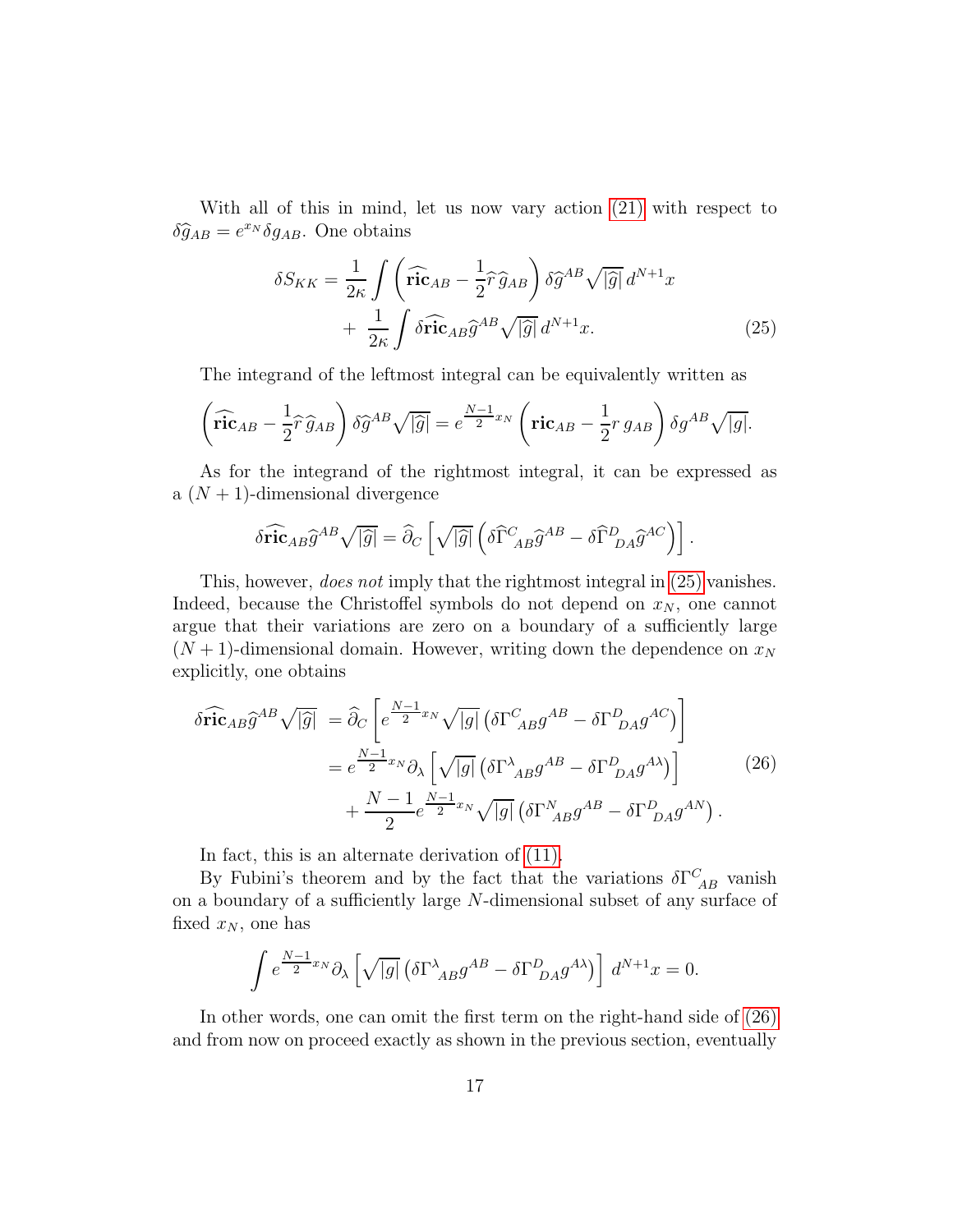obtaining Einstein's equations [\(18\)](#page-11-2) with zero stress–energy tensor.

This result has an interesting interpretative aspect. Every Kaluza–Klein model involving noncompact extra dimensions has to address the question of why these additional dimensions are not observed. For instance Schmutzer's five-dimensional Projective Unified Field Theory (PUFT) [\[38,](#page-20-5) [39,](#page-20-6) [40\]](#page-20-7) assumes the additional dimension merely as a mathematical tool without direct physical meaning. On the other hand, the 5-dimensional Space–Time–Matter (STM) theory (the interested reader is referred to Overduin and Wesson [\[32\]](#page-19-16) for a brief introduction and a list of references, and to Wesson [\[41\]](#page-20-8) for a more detailed course) treats the fifth coordinate as physical, but not lengthlike.

Our case in principle seems to resemble Schmutzer's in the sense that the extra dimension is nonphysical and effectively results from modifying the standard pseudo-Riemannian geometry. Indeed, in terms of generalized differential geometry, space–time has an extra "generalized-differential dimension" spanned by  $id_A$  (see [\(3\)\)](#page-6-3), which is not associated with any extra space–time coordinate.

It is worth noting that Einstein's equations differ here from the Ricciflatness condition  $ric_{AB} = 0$  as obtained in other Kaluza–Klein theories without higher-dimensional matter [\[32\]](#page-19-16). Indeed, setting  $T_{AB} = 0$  in [\(18\)–](#page-11-2) [\(19\)](#page-12-0) yields

<span id="page-17-0"></span>
$$
\dot{\mathbf{ric}}_{AB} - \frac{1}{2N}rg_{AB} - \frac{N-1}{2}\left(\Gamma_{AB}^N + \frac{N-1}{2}\delta_A^N\delta_B^N\right) = 0,\tag{27}
$$

which does not in general imply that  $ric_{AB} = 0$ , as one can check for example for metrics discussed in section [5.](#page-7-0)

One can regard this effect as a new realization of an induced matter ("matter-out-of-geometry") mechanism. In Kaluza's original work, (as well as in the STM theory  $[32, 41, 42]$  $[32, 41, 42]$  $[32, 41, 42]$ , a four-dimensional stress-energy tensor appears when the five-dimensional Ricci-flatness condition is projected onto the four-dimensional setting. In our case additional terms are present in Einstein's equations [\(27\)](#page-17-0) already before the projection. Therefore, we could say that the "modified cylinder condition" [\(22\)](#page-14-1) induces a certain form of five-dimensional matter.

Let us finally remark, that the approach based on generalized derivations does not exclude other Kaluza–Klein-type approaches. In other words, in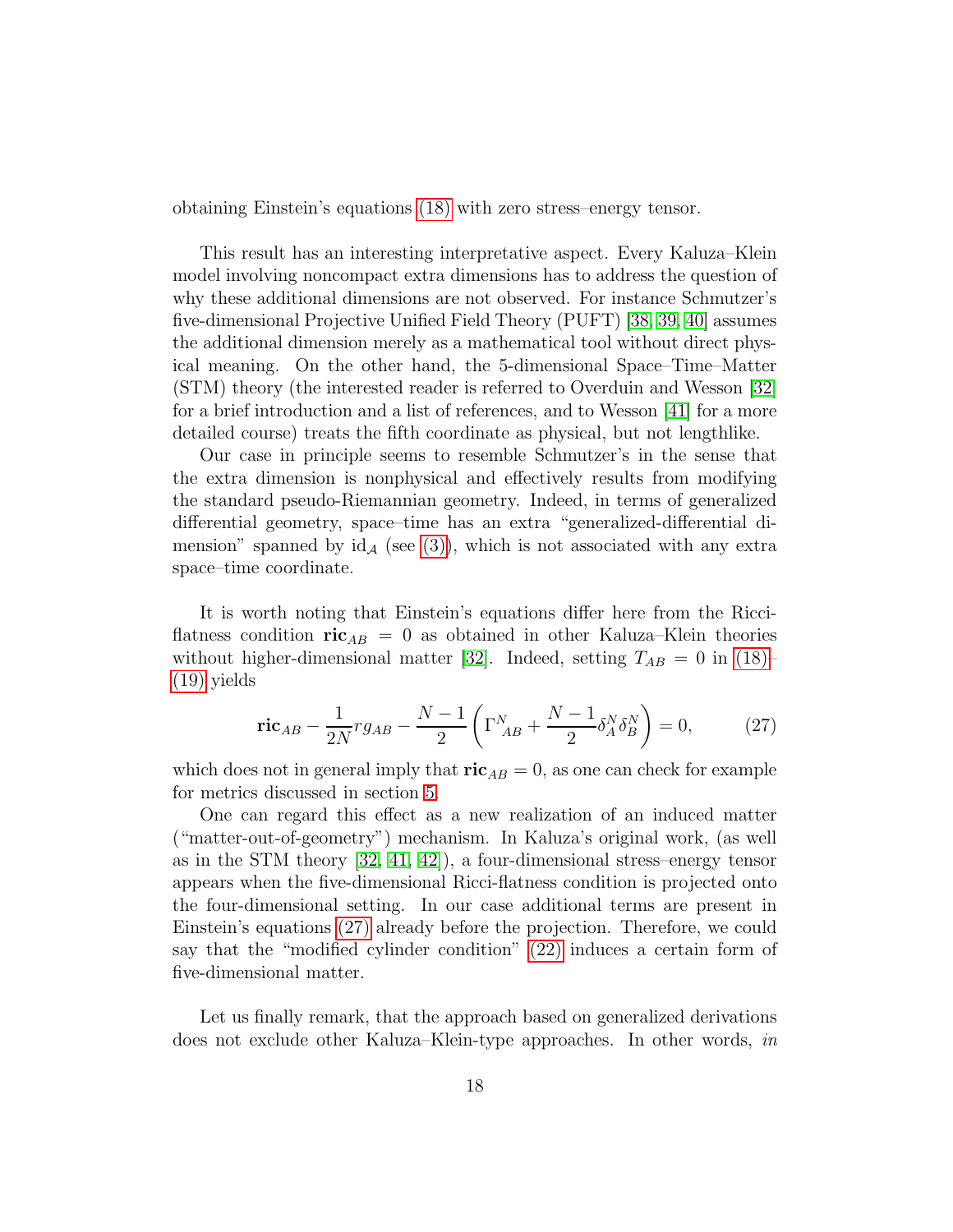addition to treating space–time as a D-dimensional manifold with  $D > 4$ , one can consider its generalized geometry, and interpret it physically if there is such a necessity.

### <span id="page-18-0"></span>References

- <span id="page-18-1"></span>[1] M. Brešar. Glasgow Math. J.  $33(1)$ , 89 (1991).
- <span id="page-18-2"></span>[2] E. Posner. Proc. Amer. Math. Soc. 8, 1093 (1957).
- <span id="page-18-3"></span>[3] B. Hvala. Comm. Algebra, 26(4), 1147 (1998).
- <span id="page-18-4"></span>[4] M.A. Quadri, M. Shadab Khan, and N. Rehman. Indian J. Pure Appl. Math. **34**(9), 1393 (2003).
- <span id="page-18-5"></span>[5] F. Ali, and M.A. Chaudhry. Int. J. Algebra, 5(8), 397 (2011).
- <span id="page-18-6"></span>[6] A. Nakajima. Scientiae Mathematicae, 2(3), 345 (1999).
- <span id="page-18-7"></span>[7] A. Nakajima. Turk. J. Math. 24(3), 295 (1999).
- <span id="page-18-8"></span>[8] G.F. Leger, and E.M. Luks. J. Algebra, 228, 165 (2000).
- [9] M. Ashraf, Sh. Ali, and C. Haetinger. Aligarh Bull. Maths. 25(2), 79 (2006).
- <span id="page-18-10"></span><span id="page-18-9"></span>[10] C. Brans, and R.H. Dicke. Phys. Rev. 124, 925 (1961).
- <span id="page-18-11"></span>[11] J. O'Hanlon. J. Phys. Rev. Lett. 29, 137 (1972).
- <span id="page-18-12"></span>[12] A. Connes. Noncommutative Geometry. Academic Press, New York. 1994.
- [13] J. Madore. An Introduction to Noncommutative Differential Geometry and Its Physical Applications, 2nd ed. Cambridge University Press, Cambridge. 1999.
- <span id="page-18-14"></span><span id="page-18-13"></span>[14] J.M. Gracia-Bondía, J.C. Várilly, and H. Figueroa. Elements of noncommutative geometry. Birkhäuser, Boston. 2001.
- [15] M. Dubois-Violette. C.R. Acad. Sci. Paris, 307(1), 403 (1988).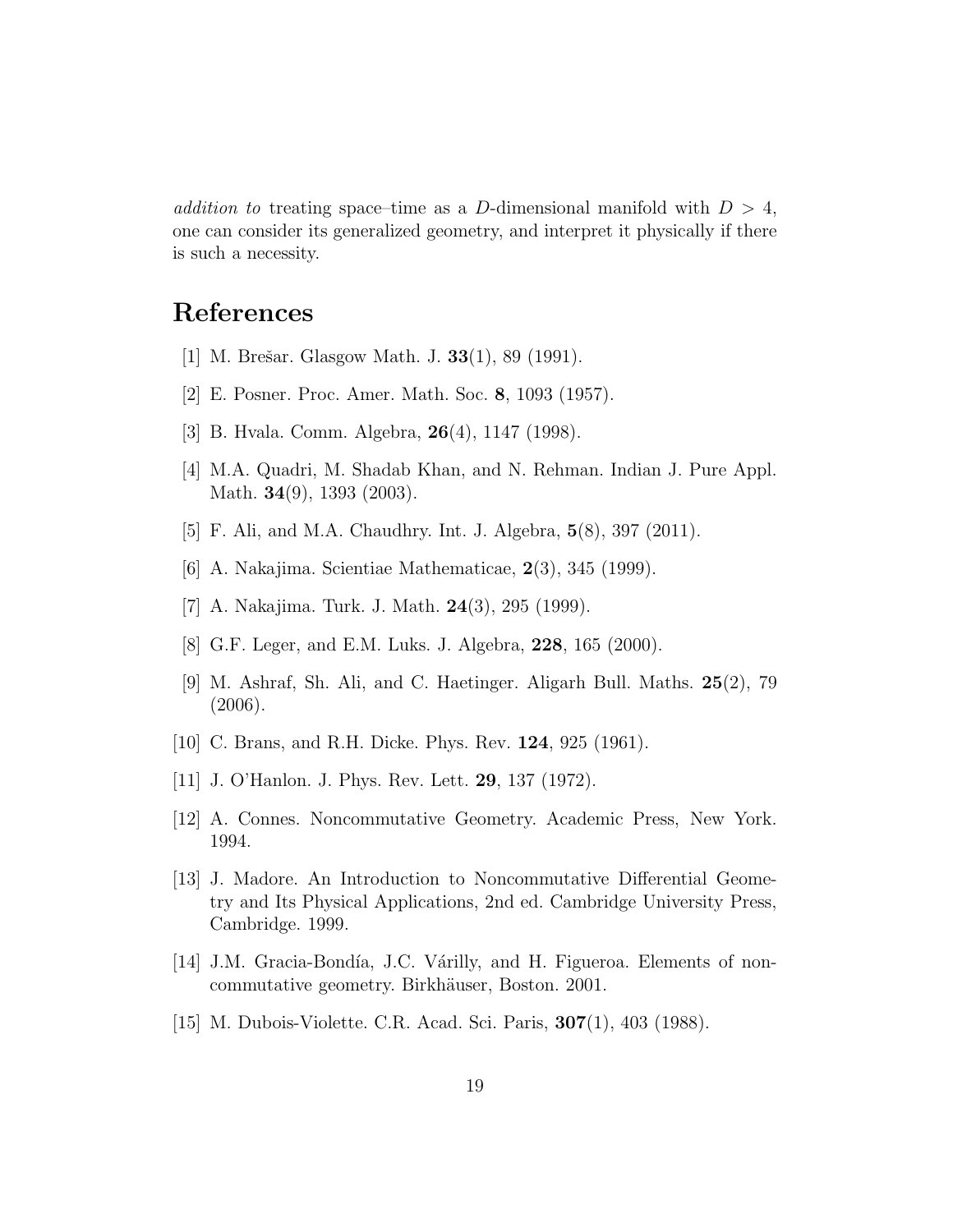- <span id="page-19-1"></span><span id="page-19-0"></span>[16] M. Dubois-Violette, R. Kerner, and J. Madore. J. Math. Phys. 31, 316 (1990).
- <span id="page-19-2"></span>[17] A.E.F. Djemai. Int. J. Theor. Phys. 34(6), 801 (1995).
- <span id="page-19-3"></span>[18] W. Sasin, and M. Heller. Acta Cosmologica, **21**(2), 235 (1995).
- <span id="page-19-4"></span>[19] M. Heller, L. Pysiak, and W. Sasin. J. Math. Phys. 46, 122501 (2005).
- <span id="page-19-5"></span>[20] G.N. Parfionov, and R.R. Zapatrin. Int. J. Theor. Phys. 34, 717 (1995).
- <span id="page-19-6"></span>[21] T.P. Sotiriou, and V. Faraoni. Rev. Mod. Phys. 82, 451 (2010).
- <span id="page-19-7"></span>[22] V. Faraoni. Phys. Rev. D, 75, 067302 (2007).
- <span id="page-19-8"></span>[23] V. Faraoni. Phys. Rev. D, 83, 124044 (2011).
- <span id="page-19-9"></span>[24] T. Kaluza. Sitz. Preuss. Akad. Wiss. Phys. Math. K1, 966 (1921).
- <span id="page-19-10"></span>[25] O. Klein. Zeits. Phys. **37**, 895 (1926).
- <span id="page-19-11"></span>[26] A. Einstein, and P. Bergmann. Ann. Math. 39, 683 (1938).
- [27] V. De Sabbata, and E. Schmutzer (Editors). Unified field theories of more than 4 dimensions, proc. international school of cosmology and gravitation (Erice). World Scientific, Singapore. 1983.
- <span id="page-19-12"></span>[28] H.C. Lee *(Editor)*. An introduction to Kaluza–Klein theories, proc. Chalk River workshop on Kaluza–Klein theories. World Scientific, Singapore. 1984.
- <span id="page-19-14"></span><span id="page-19-13"></span>[29] K. Kang, H. Fried, and P. Frampton (Editors). Fifth workshop on grand unification. World Scientific, Singapore. 1984.
- [30] T. Piran, and S. Weinberg (Editors). Physics in higher dimensions, proc. 2nd Jerusalem winter school of theoretical physics. World Scientific, Singapore. 1986.
- <span id="page-19-16"></span><span id="page-19-15"></span>[31] T. Appelquist, A. Chodos, and P.G.O. Freund (Editors). Modern Kaluza–Klein theories. Addison–Wesley, Menlo Park. 1987.
- [32] J.M. Overduin, and P.S. Wesson. Phys. Rept. 283, 303 (1997).